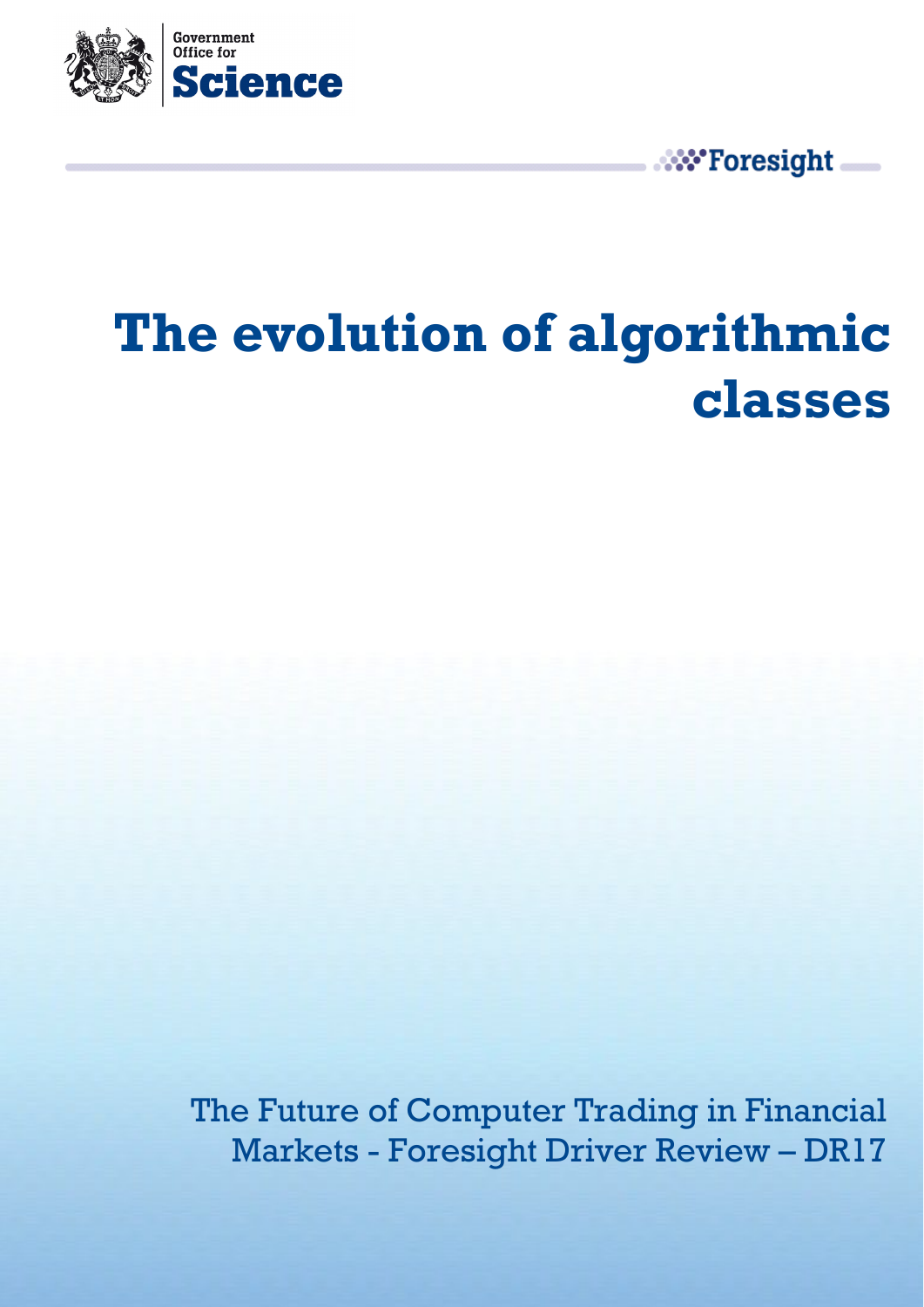## **Contents**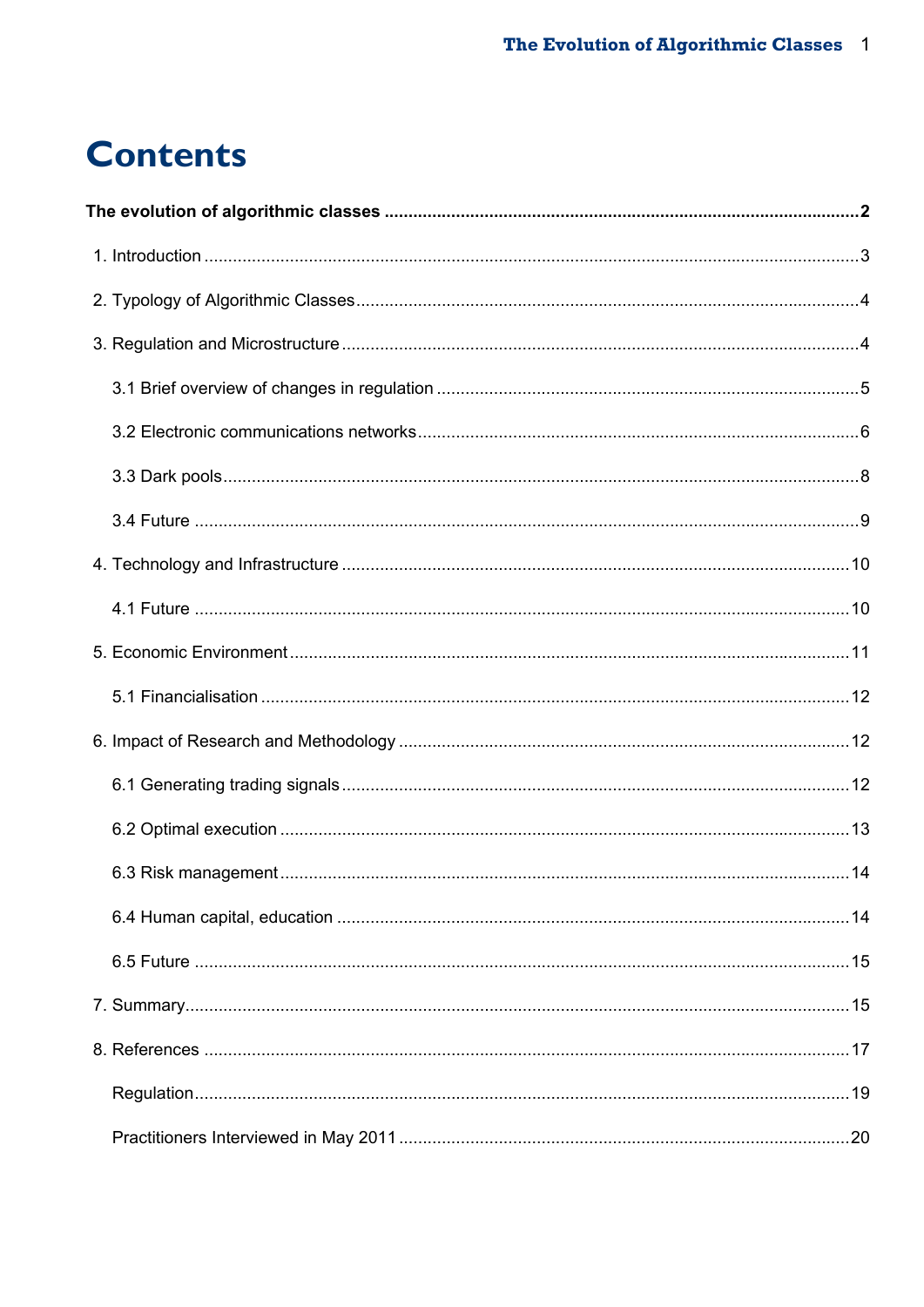## <span id="page-2-0"></span>**The evolution of algorithmic classes**

## **Lajos Gergely Gyurkó**

Mathematical Institute, University of Oxford.

This review has been commissioned as part of the UK Government's Foresight Project, The Future of Computer Trading in Financial Markets. The views expressed do not represent the policy of any Government or organisation**.**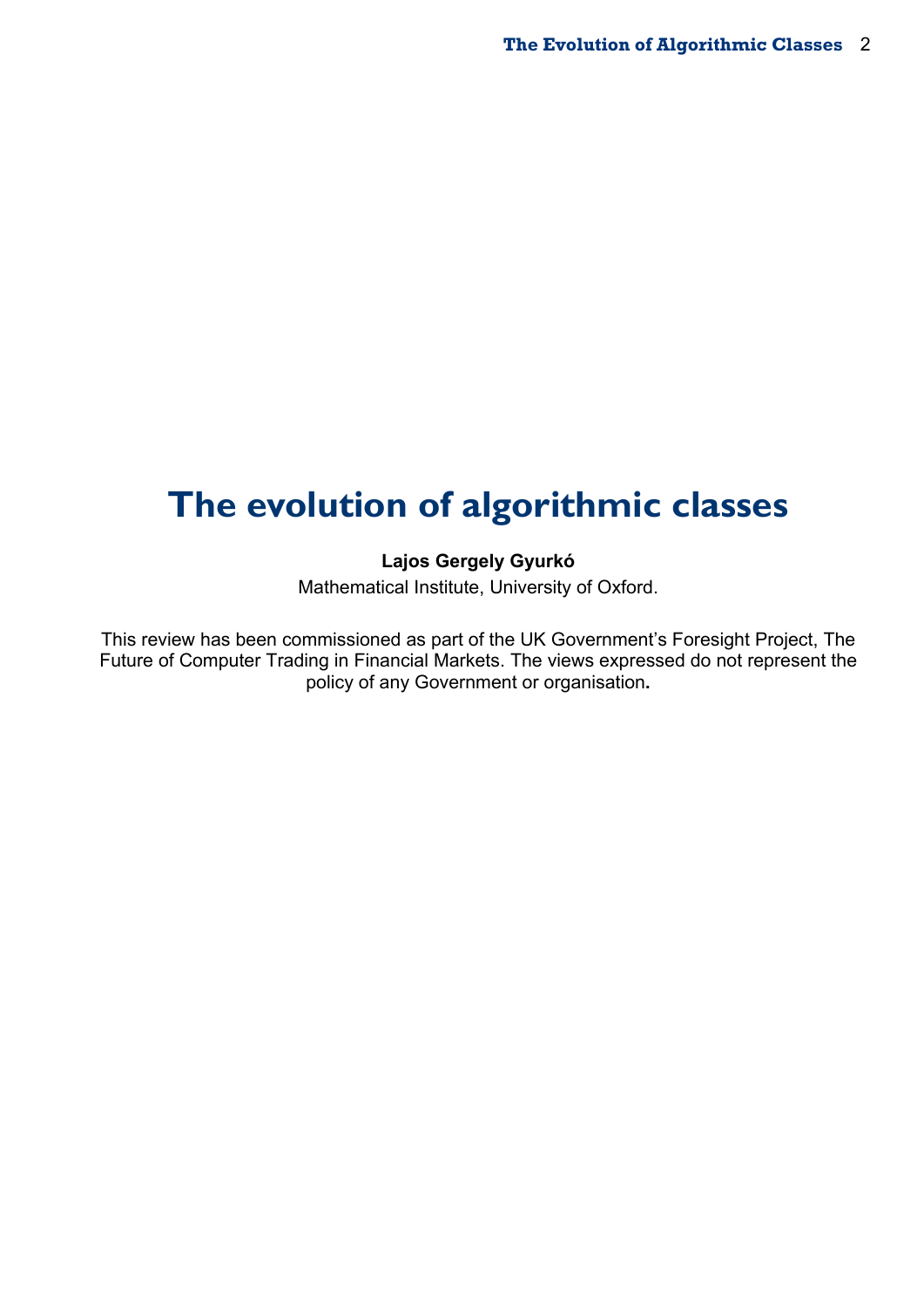## <span id="page-3-0"></span>**1. Introduction**

This paper aims to explore the key factors that drive the evolution of algorithmic classes. We analyse the impact of changes in regulation, the development of new trading venues, technological innovations, the economic environment, changes in market micro-structure, the availability and quality of data/information, and the progress in academic research. In many of the cases the joint impact of two or more of these factors leads to the appearance, mutation or decline of trading strategies, and we aim to explore such phenomena as well.

We consider algorithmic classes to be (not necessarily disjoint) sets of systematic trading strategies with similar objectives. One can differentiate between algorithmic classes by the types or number of assets involved, by the markets the trading is executed on, by the typical holding period /speed of turnover of capital etc (see section on the "Typology of Algorithmic classes").

Algorithmic classes constantly evolve. We will focus on large scale evolution, in particular on the birth, transformation, mutation, renaissance, decline and extinction of classes, moreover on co-evolution. First, from a historical perspective, we identify the key factors that drive the evolution and shape the universe of algorithmic classes through observed scenarios. Then, we consider possible scenarios for the future.

The typical scenario of the life cycle of an algorithmic (sub)class is as follows. Favourable circumstances - such as economic environment, decrease of trading costs, deregulation of markets, new trading venue (e.g. electronic communications networks, dark pools etc.), new product (e.g. exchange traded funds, commodity indices, etc.), extended access to existing products, technological development (trade execution at increased speed), etc. - result in the appearance of new trading strategies. In the beginning, a few market participants ("first-tomarket traders" - Aldridge 2010) discover and exploit these opportunities making significant profits. These players are often smaller companies specialising in the new strategies. The availability of profit gradually attracts more players who adapt versions of the strategies. To obtain/maintain the market share, players invest into generating advantage (technology, market research, etc). Typically, bigger players – who might have been prudent at the appearance of the strategy – enter the game. The profit opportunities start to diminish due to the increased number of competitors, the advantage of the smaller players is lost to the bigger players. Often, only a few big diversified companies remain in the game making a portion of the profit that was available earlier.

The new opportunities are often due to some market inefficiencies, the spread of the strategies generates efficiency, and the almost complete extinction is induced by the increased efficiency maintained by the few remaining participants. Very often, the strategies mutate and adapt to the modified circumstances, or extinct if the favourable circumstances cease to exist.

Examples of co-existence and co-evolution are also common. E.g. the liquidity taken by certain classes is provided by the followers of certain other strategies. The circumstances favourable to both classes gradually develop – often reinforced by the spread of the strategies – transforming the strategies into part of the common practice. Another example is "fishing" and "gaming" simultaneously in dark pools and lit markets, strategies that have become common since the appearance of dark pools.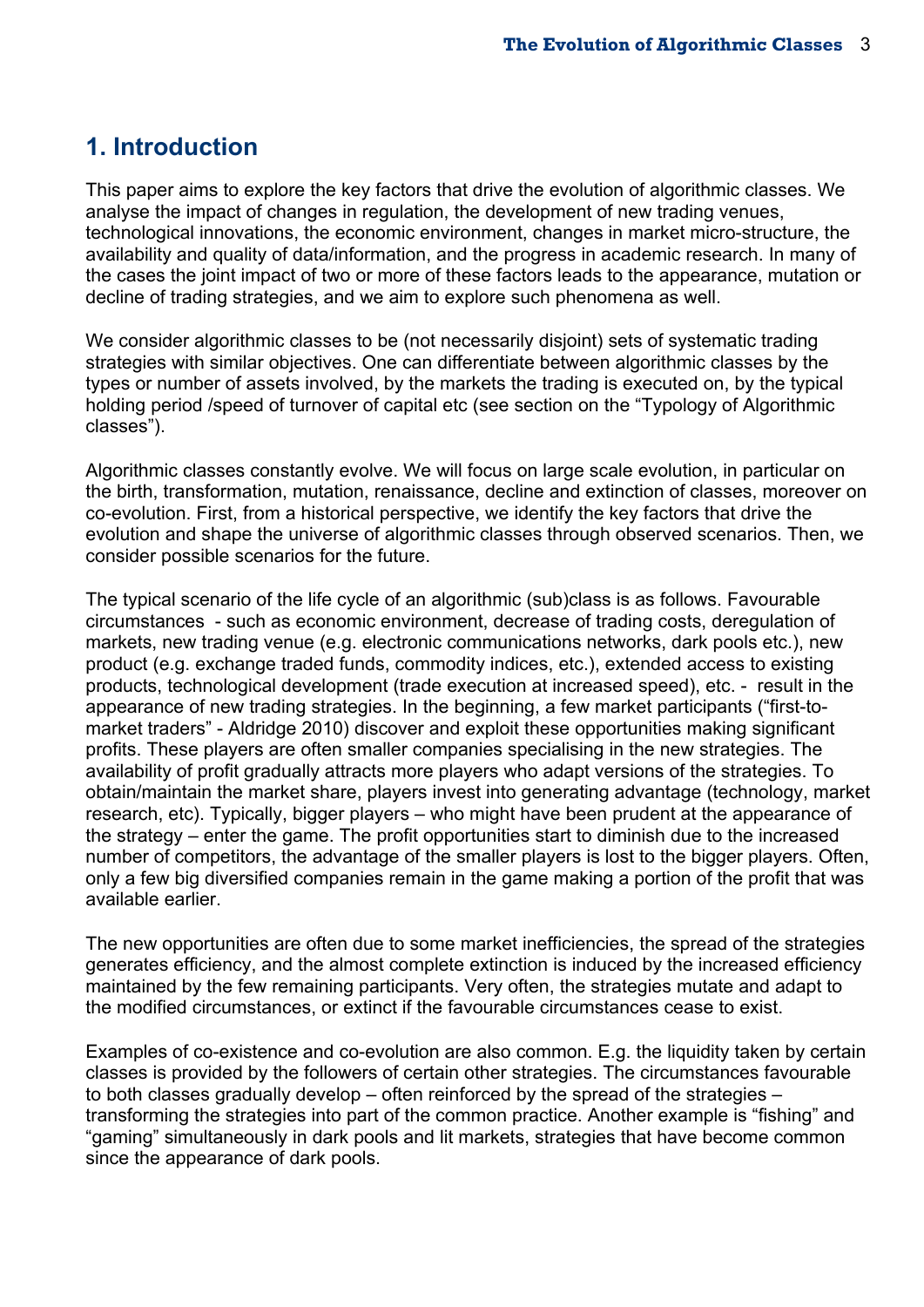## <span id="page-4-0"></span>**2. Typology of Algorithmic Classes**

Before introducing the driving factors of the evolution of algorithmic classes, we give a brief typology of the broad classes following Aldridge 2010.

- Electronic trading trading based on electronic transmission of orders (market share above 95% of equity).
- Algorithmic trading / algorithmic execution "systematic execution process, that is the optimization of buy-and-sell decisions once these buy-and-sell decisions have been made by another part of the systematic trading process or by a human portfolio manager" (ref.: Aldrigde 2010).
- Systematic trading "computerized trading […] computer systems that process run-time data and make and execute buy-and-sell decisions" (ref.: Aldrigde 2010). The trade signal generation might be based on statistical arbitrage, event arbitrage, liquidity provision, etc.
- High frequency trading fast turnover of trading capital, typically systematic, algorithmic and electronic (share of high frequency trading: 55% of equity trading in US and 35% of equity trading in Europe, source Financial Times 6/6/2011).
- Low latency trading quickly routed and executed, however does not necessarily generate fast turnover of capital.
- Market making automated liquidity provision, a particular subset of systematic trading.
- Exchange side algorithms e.g. order routing to dealers and executing trades.

Algorithmic execution is used by most of the market participants. Some investors might buy execution services of suppliers (e.g. investment banks), some investors might develop their own execution systems. The execution of hedge funds with medium or long term holding periods is not necessarily fully algorithmic, part of the trades might be allocated to human traders.

Each of the above classes consist of different sets of strategies. Some might be applicable only on certain types of trading platforms, some are more universal.

## <span id="page-4-1"></span>**3. Regulation and Microstructure**

As of 2011, the trading microstructure and infrastructure has evolved drastically compared to the 1980's and earlier. Orders can be routed to and trades can be executed on several competing exchanges and in alternative trading systems (ATS). Trading systems are linked within and across countries. Investors can trade directly with other investors without middlemen. Trade-execution is automated, orders are matched automatically at the best price available. There are specialised trading venues minimising market/price impact. The speed of both the information flow and the order execution has increased significantly. All these factors contribute to an improvement in market efficiency. However, this could not have happened without some side affects (e.g. "Flash Crash" 6 May 2010).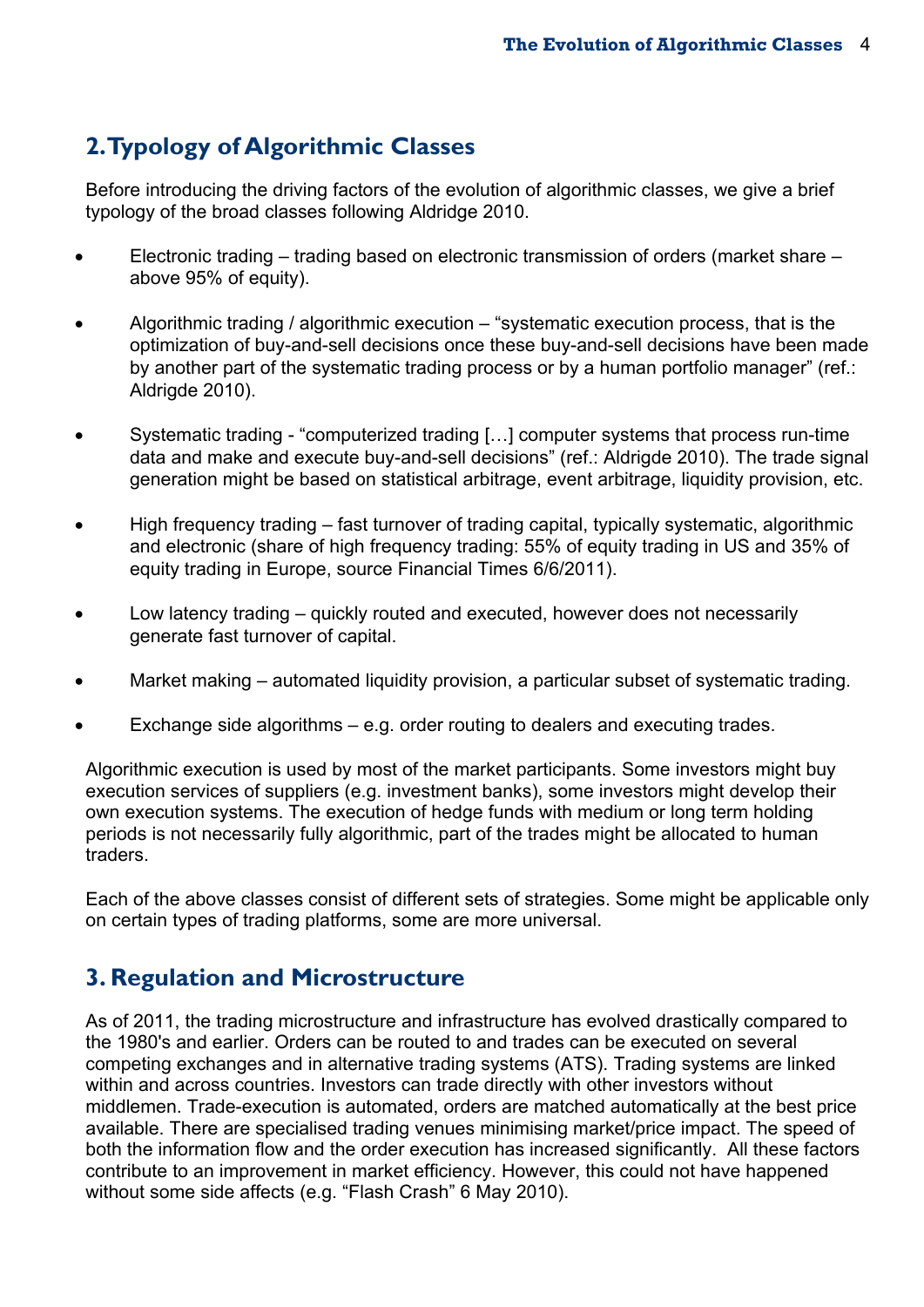One of the major drivers of this evolution are technological innovations (see section "Technology and Infrastructure"). Another important factor is the interplay between regulation of trading and development of trading systems.

## <span id="page-5-0"></span>**3.1 Brief overview of changes in regulation**

In this section, we collect a few of the key historical milestones in regulation that led to the transformation of trading and to the appearance of alternative trading venues (ref.: Smith 2010, Markham et al. 2008).

- 1934: creation of the Securities and Exchange Commission (SEC). Since then, it has acted as regulator of stock exchanges in the US.
- 1968: the National Association of Securities Dealers (NASD) form NASDAQ electronic quotation system, deals made over the phone through market makers.
- 1974: "Commodity Futures Trading Commission Act 1974" created CFTC regulating the futures industry, was obligated to study what impact computers could have on trading (ref. Markham et al. 2008).
- 1975: "Regulation of the National Market System" (Reg NMS) passed by SEC led to speed up connection between markets.
- 1976: DOT, the first electronic order routing system developed (NYSE), updated to SuperDOT in 1984 – allowed electronic transmission of orders, enabled program trading.
- Technology induced appearance and development of alternative trading venues (see section "Technology and Infrastructure").
- 1997: "Limit Order Display Rule" passed by SEC: that "requires that specialists and market makers publicly display certain limit orders they receive from customers. If the limit order is for a price that is better than the specialist's or market maker's quote, the specialist or market maker must publicly display it" (ref: SEC, [http://www.sec.gov/answers/trdexbd.htm\)](http://www.sec.gov/answers/trdexbd.htm).
- 1998: "Regulation ATS" (ref.: [Reg ATS]) allows alternative trading systems to register as a broker, or register as an exchange, or operate as unregulated ATS. This opened new opportunities for alternative trading systems, in particular for electronic communications networks.
- 2000-2001: decimalization of quotes on US exchanges, resulted in narrower bid-ask spreads and improved transparency (ref.: Unger 2001, Bessembinder 2003)
- 2000: NYSE repealed "Rule 390" that had been used to limit the trading of NYSE listed securities off the exchange floor.
- 2004: "Markets in Financial Instruments Directive" analogue of Reg NMS in the European Economic Area, harmonising the regulations of investment services (ref.: [MiFID]).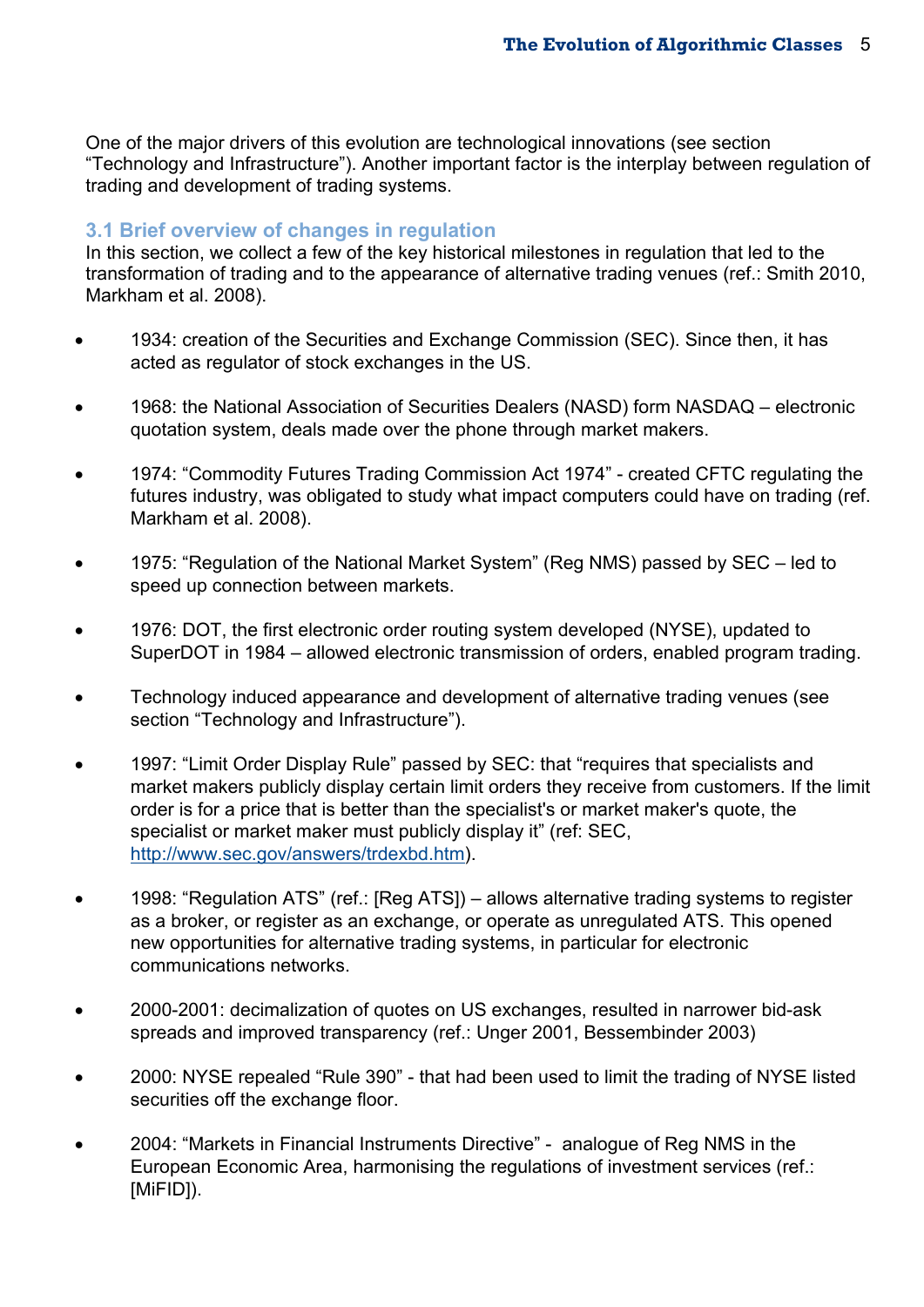2005: Reg NMS revised by SEC (ref.: [Reg NMS]) - "Order Protection Rule" (ref.: [Rule 611]) – trades must be automatically executed at the best quote possible (with some exceptions).

Some of the inflexibility in the operation of the traditional exchanges (e.g. Rule 390 on NYSE), motivated the development of alternative trading venues. Many of these new platforms were successful in attracting participants, orders and hence liquidity. Moreover, with advanced technology, the trade execution has become faster and cheaper attaining even more participants. Changes in regulations ( Reg ATS 1998, revised Reg NMS 2005) supported the efficient operation of the alternative platforms, motivating the traditional exchanges to build links with these venues

- In 2002, electronic communications networks (ECNs) accounted for 70% of NASDAQ volume (ref.: Tarquinio 2002).
- In 2005, NASDAQ acquired Instinet's ECN operations.
- In 2005, NYSE announced merger with Archipelago Holdings Inc.

The resulting fragmentation is claimed to support competition, resulted in narrower bid-ask spreads, reduced transaction costs, made the trading at higher frequency affordable. The development of venues where investors can directly trade with other investors implied that central specialists or central broker-dealers play a far less dominant role compared to the pre-1990's trading systems.

The feasibility of high frequency trading also required platforms where orders can be submitted electronically. The introduction of electronic limit order books improved transparency of price formation, that motivated the development of strategies aiming to optimise execution.

The new trading systems and infrastructure brought new market making ("winning the spread") strategies and high frequency alpha ("crossing the spread") strategies to life. These algorithmic classes co-exist and co-evolve.

Different types of market makers dominate on markets of different asset classes (ref.: Large interview 2011). On stock markets, smaller companies dominate market making, whereas on foreign exchange markets bigger banks (e.g. Deutsche Bank) are dominant.

Large traders in anonymous trading platforms are exposed to less predatory trading compared to participants in OTC markets, where more is known about the identity of counterparties. Therefore, the nature of optimal execution strategies highly depends on the anonymity of the target trading venue. More sophisticated execution algorithms aim to optimally split orders across trading destinations using Smart Order Routers (ref.: Laruelle 2010).

### <span id="page-6-0"></span>**3.2 Electronic communications networks**

 "An ECN is an automated trading system that disseminates orders to third parties and dealers and can execute such orders within the network itself." (ref.: McAndrews 2000).

In the US, the development of such systems was motivated by the need to overcome the restrictive rules on traditional exchanges (e.g. Rule 390 on NYSE), and was supported by the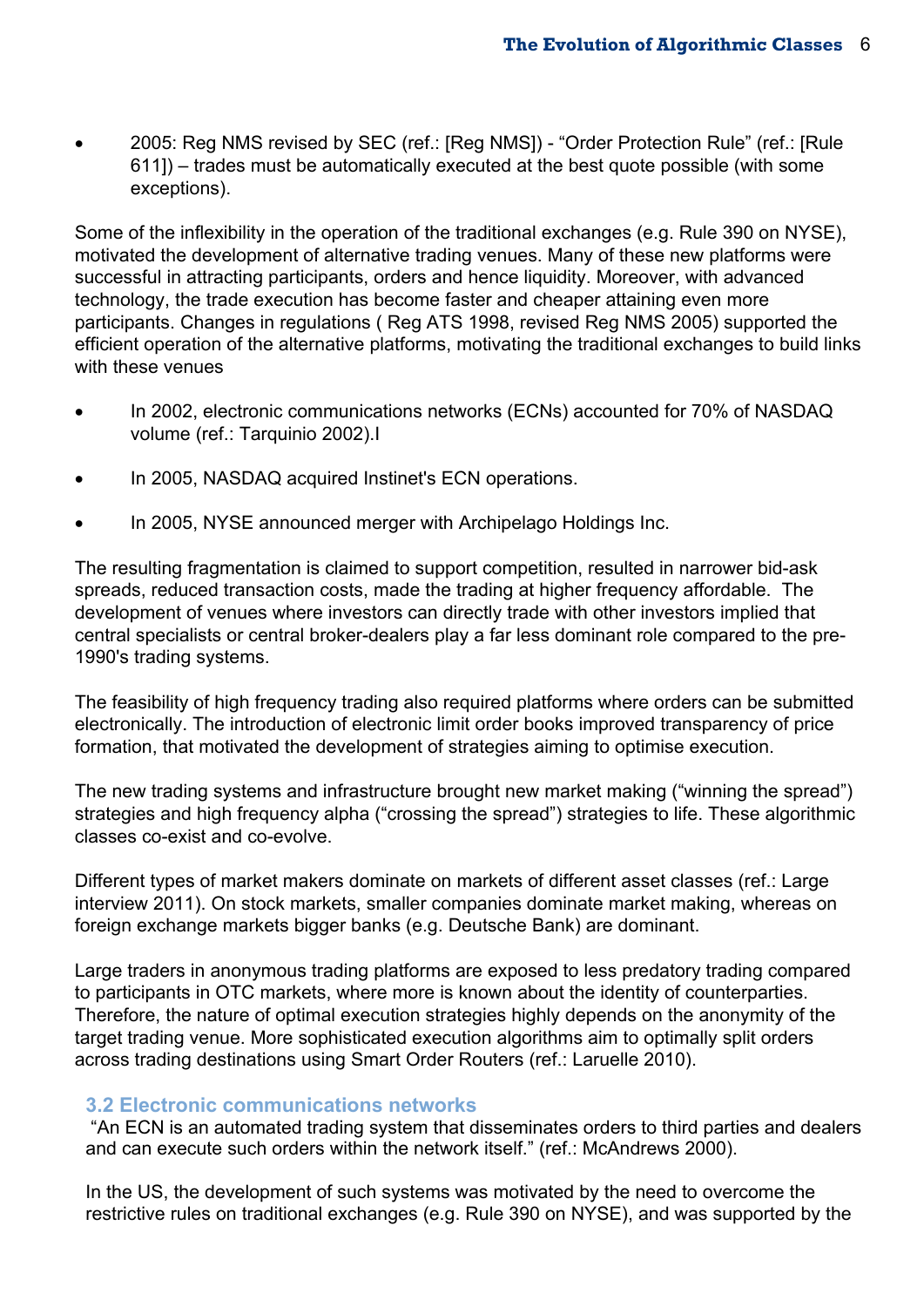amendments of Reg NMS (and by MiFID in Europe). The telecommunication technology boom was also essential in providing the technological conditions (ref.: Smith 2010).

In the securities industry, the first examples of automation is given by SuperDot on NYSE (1984) that allowed the transmission of orders to specialists electronically. In 2000, SuperDot was handling 90% of the volume on NYSE, whereas large trades were still "negotiated upstairs" (ref.: Markham et al. 2008).

The International Futures Exchange Ltd. (Intex) was created in 1984, and operated as the first computerised commodity exchange in Bermuda in order not to fall under the authority of Commodity Futures Trading Commission. Although "Intex was not particularly successful, it signalled the future" (ref.: Markham et al. 2008).

ECNs arrived to the US markets in the early 1990s. Initially, ECNs were regulated as brokerdealers and the SEC did not require them to register as a national securities exchange. Some of the ECNs have built significant market shares and sought registration as an exchange in order to compete directly with traditional markets (ref.: Markham et al. 2008).

A particular example is Better Alternative Trading System (BATS), that built up a 10% market share in US equities in less than two years and in 2007, filed with the SEC to become a fully licensed securities exchange. (ref.: Basar 2007). Archipelago Holdings LLC, became a stock exchange through an arrangement with the Pacific Exchange (ref.: Markham et al. 2008).

The competition was further increased, when the SEC approved the operation of a London ECN in the US without registering as a national securities exchange (ref.: Markham et al. 2008).

In 2002, ECNs captured roughly 70% of NASDAQ volume (ref.: Tarquinio 2002).

Ultimately, the events led to mergers of some of the traditional exchanges with ECNs (e.g. NASDAQ bought Instinet's ECN operations, NYSE announced merger with Archipelago, London and Frankfurt stock exchanges merged and entered into linkage with NASDAQ - Markham et al. 2008).

As of 2011, ECNs have a colourful landscape, ECNs differentiate from each other (McAndrews et al. 2000)

- by targeting different clientele
- by following different order routing strategies (destination-only ECNs vs ECNs which route orders to other networks)
- by the method used to select destination, speed, quality and certainty of execution
- by the type of information they provide for investors (full vs. limited access to limit-order books, etc)

The typical characteristics of ECNs are (ref.: Stoll 2005):

 automatic – trade execution proceeds without human intervention according to certain priorities (price/time etc)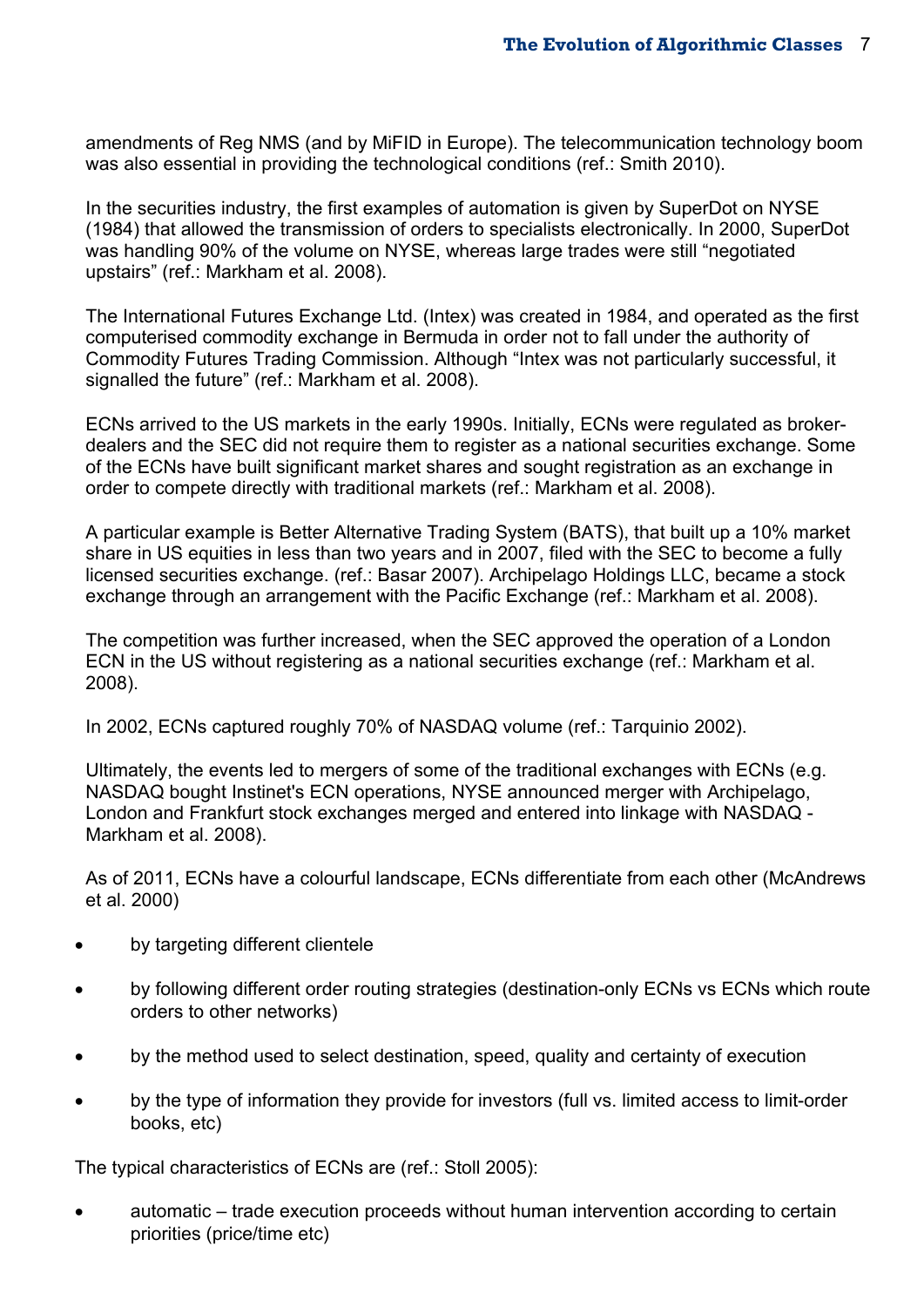- anonymous the identity of the traders is not revealed
- low cost typically low fees are charged to market makers, while some fee might be paid to liquidity suppliers, whereas some ECNs pay for market orders and charge low fees for limit orders
- fast execution
- can be programmed to offer complex orders.

It is obvious how these features can trigger the evolution of certain algorithmic classes. ECNs attracted market makers. The automation, and quick execution provides favourable conditions for high frequency trading strategies. The speed and anonymity of ECNs made the implementation of improved execution of larger orders possible (quicker at lower cost – at lower market impact).

Initially, ECNs were best suited to active stocks and moderate size trades (ref.: Stoll 2005). Small, inactive stock may still require dealer sponsorship in order to maintain liquidity. Often, large trades, that traditionally are "negotiated upstairs", also found their way to ECNs, although more suitable venues have been created (see the next section on "Dark Pools").

#### <span id="page-8-0"></span>**3.3 Dark pools**

The appearance of institutional investors, and in particular the portfolio rebalancing of institutional investors based on large buy and/or sell orders resulted in market moves that were not linked to any new information on the fundamentals (ref.: Mallaby 2011).

Large trades were often "negotiated upstairs" instead of routing them to the trading platforms (ref.: Harris 2002). Alternatively, large trades can be split into smaller blocks, that have smaller and more likely temporary-only price impact. Minimising impact motivates the use of many small blocks over a longer period of time, however during a too lengthy execution price fluctuations may work against the participant executing the large trade.

Even more severe losses can be suffered if the intention of large trade execution is leaked and other participants aim to earn profits by predatory trading. One particular example of predatory trading is the alleged predation of the hedge fund LTCM (ref. Jorion 2000, further examples: Malllaby 2011).

The anonymous trading platforms might prevent information leakage, the blocks of a large trade might be better hidden from predatory intentions. There have been several research papers published (see the section on "Impact of Research and Methodology") on optimal execution in order books, aiming to maximise speed and minimise price impact.

An even more efficient solution that preserves the anonymity of traders, prevents information leakage, and offers trading opportunities without (direct) price impact is offered by dark pools. The two typical features of dark pools are (Mittal 2008, Kratz et al. 2010):

- liquidity available in darks pools is not quoted making the trade execution uncertain and unpredictable
- dark pools do not determine prices; instead, trades are executed at reference prices determined by primary exchanges (lit pools).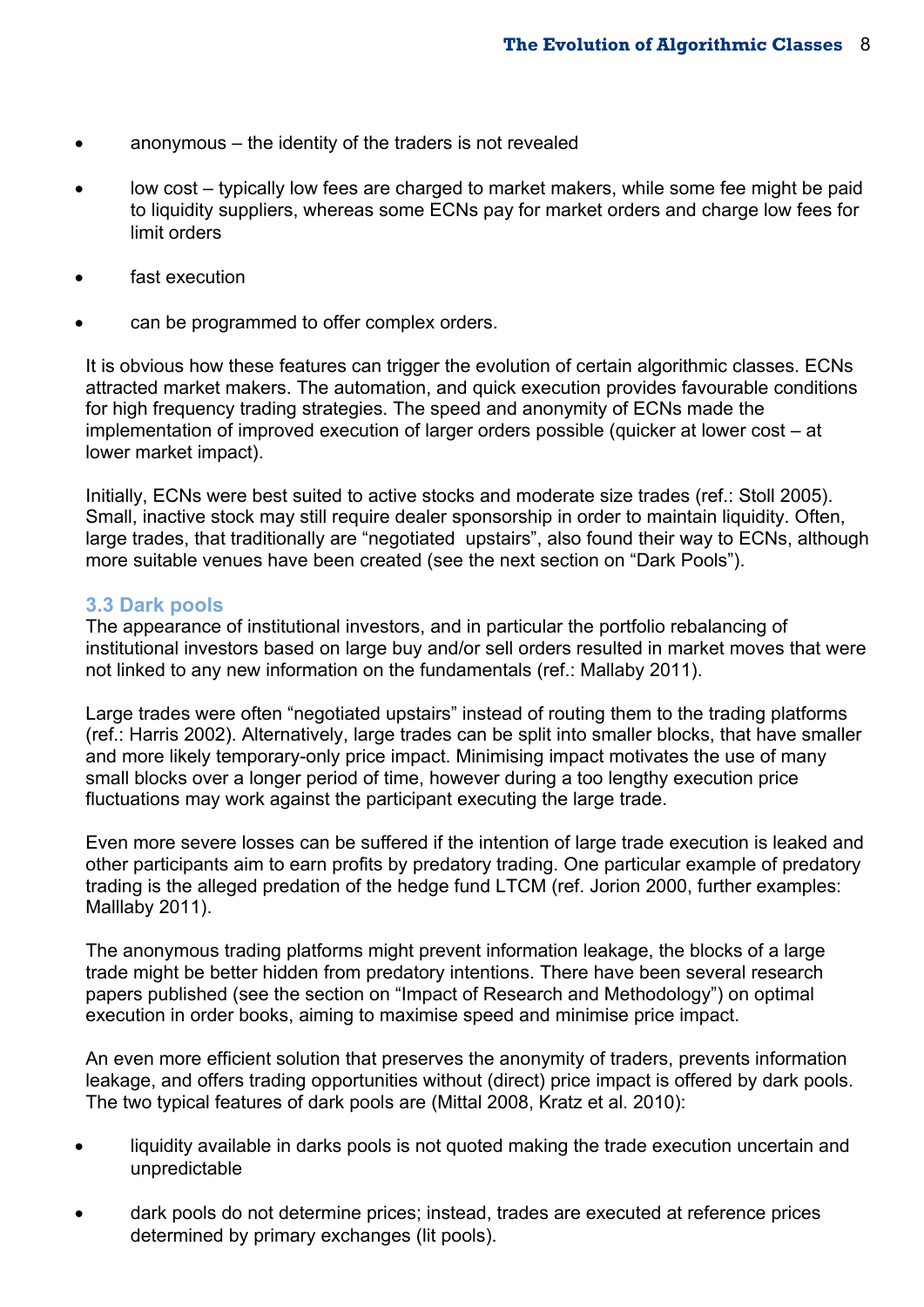One can differentiate between dark pools by features such as ownership, clientele restriction, crossing procedure etc. (Mittal 2008).

In 2002, there were over 40 dark pools operating world-wide, and this number has grown since (ref.: Mittal 2008). Dark pools have gained a significant (10-15%) market share in US (ref.: Carrie 2008, Rosenblatt Securities 2009).

The introduction and popularity of dark pools again motivate the development of trading strategies exploiting the new features. In particular, "trade execution algorithms need to be fundamentally adjusted when a dark pool is introduced" (Kratz 2010). The execution strategies are no longer targeted to one type of venue, some aim to benefit from simultaneous trading in dark pools and the related lit venues determining the reference price. For example, small buy orders in a lit pool are likely to push the price up (this strategy is referred to as "gaming" - Mittal 2008), and hence large sell orders in dark pools (if executed) yield higher profit.

Other strategies aim to estimate or detect liquidity in dark pools (e.g. "fishing" - Mittal 2008). Often, gaming and fishing are used jointly (Mittal 2008, Kratz 2010), demonstrating the coevolution of trading strategies.

#### <span id="page-9-0"></span>**3.4 Future**

As long as regulation supports the existence and evolution of the fragmented trading landscape, the fragmentation is likely to develop even further. When that happens, algorithmic classes are likely to co-evolve. The diversity of the trading strategies will increase, linked strategies will jointly follow and adapt to each other.

Intensive fragmentation is often followed by a consolidation cycle. Within five to ten years, the markets are likely to observe consolidation at a less fragmented level. In particular, a lower number of ECNs will likely gain dominance. Similarly, a lower number of dark pools will be available for large trade execution. The demand of market participants for certain features will determine which alternative trading venues will survive the consolidation process; destabilising features like flash orders are likely to decline.

Besides consolidation, the centre of mass of these alternative trading venues might shift geographically according to the following arguments.

Regulation is a trial and error process. New rules - no matter how thoroughly designed - often result in undesired side effects, and/or do not have the planned impact. Nevertheless, they shape the economic landscape, the evolution is often irreversible as the following example shows.

Competition has the following limiting effect. Exchanges are not motivated to alter their selfregulation in order to eliminate side effects, if that could jeopardise competitive advantage. Harmonised self-regulation of trading venues is an unlikely event. By adopting revised regional regulation, regulators can promote harmonisation and the elimination of certain undesired effects on a group of trading venues. However, the authority of each regulator is limited to a certain geographical region. The impact of harmonisation in region A, might be temporary, if the venues in region B offer services with properties similar to the services of region A prior to the harmonisation. Even if such venues do not exist in region B but only the regulatory and/or technological/infrastructural conditions exist, trading platforms that attract participants might be developed fairly quickly and trading might be shifted to these venues. According to Cliff et al. 2011, there are regions/countries with such potential, making this scenario possible within the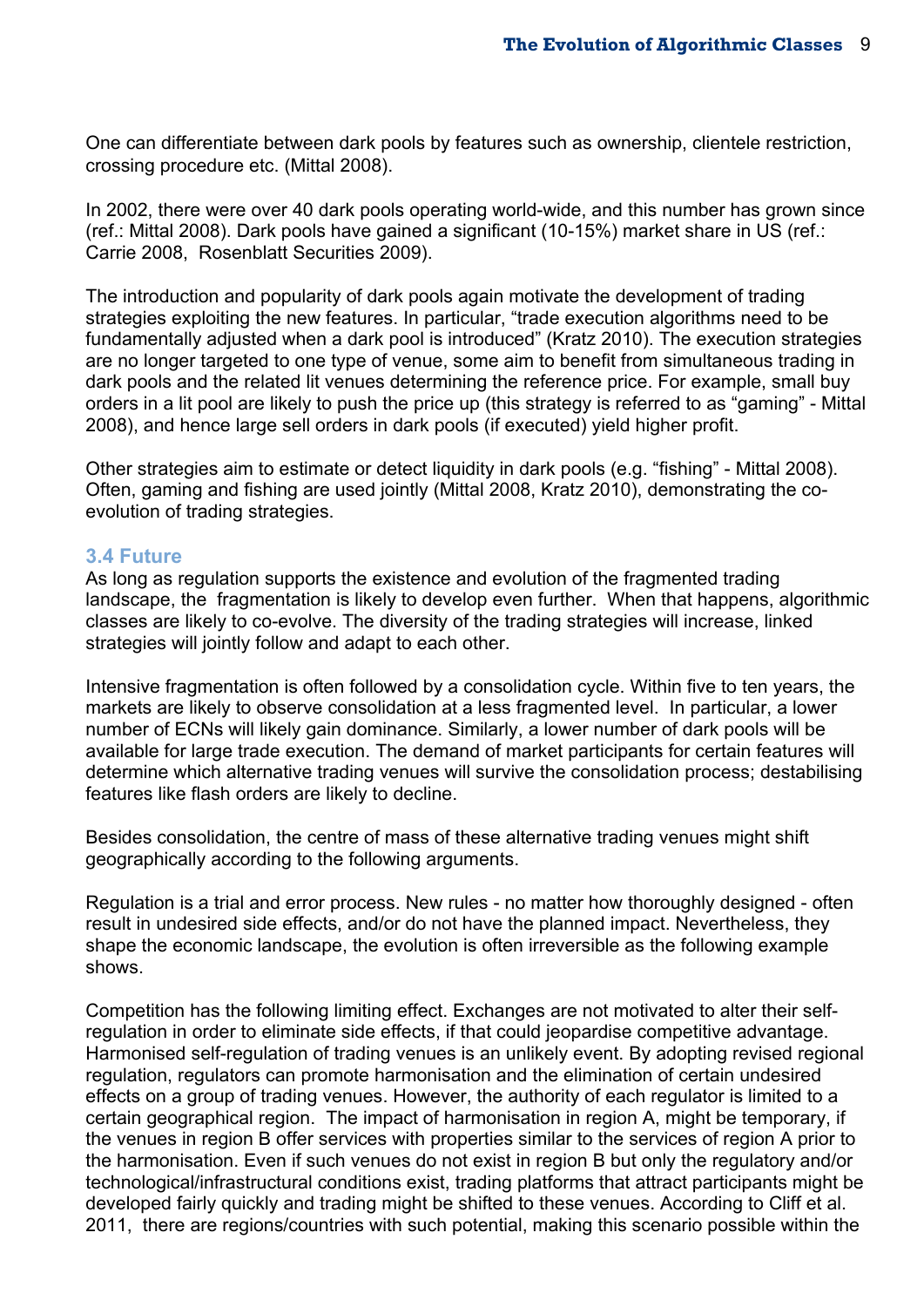next 10 years. Under this scenario, systematic trading will adapt. Some will specialise in fast order routing to the new venues of region B, some will gain advantage from the closeness to region B, some will benefit from trading across the platforms in regions A and B, some will find new products in region B impacting the price formation of these products inducing increased correlation between products/asset classes. Some strategies specialised in region A platform specific trading might decline or extinct.

In the light of the above scenario, the advantages that exchanges with regional monopoly can benefit from are also temporary.

## <span id="page-10-0"></span>**4. Technology and Infrastructure**

One can differentiate elements of technology (including hardware and software) used in relation to algorithmic trading by

- technology supporting trading venues
- technology used by investors
- technology of connection across trading venues and between trading platforms and investors.

The first category consists of the technology of computerised execution, of order routing, of communication and data flow, custody, clearing etc. This category contributed to the implementation of ECNs offering automated and fast trade execution at a low cost. These technologies make the order book data accessible with minor time delay, supporting highfrequency trading, optimal execution, etc.

The second category is the technology of processing data (data collection, cleaning and analysis), trading models and trading signal generation (including high frequency strategies and algorithmic order execution), real time risk management and performance analysis.

The third category is required for smart and fast order routing. The purely technology based low-latency arbitrage builds on fast data access and execution at a speed that beats other investors or even the speed of communication between exchanges.

### <span id="page-10-1"></span>**4.1 Future**

The existing strongly technology based trading strategies might evolve if they are supported by new improved technologies. New, innovative trading protocols, new trading platforms might appear, aiming to attract investors with certain needs from other platforms by offering them new and more efficient (cheaper, faster, stealth, etc.) solutions or other advantages. This can generate migration from existing platforms to new platforms, motivating traditional venues to partially or fully adapt the new technology. The existing strategies might quickly improve exploiting the new infrastructure.

New technologies that have been developed with certain objectives often create unexpected (side) effects. In particular, in the presence of new technology, alternative opportunities that haven't been considered during the design of the system might be discovered and exploited by new strategies. Often, smaller, less risk averse, specialised participants make this discovery, and gain significant profits, until other competitors adopt or even improve the technology.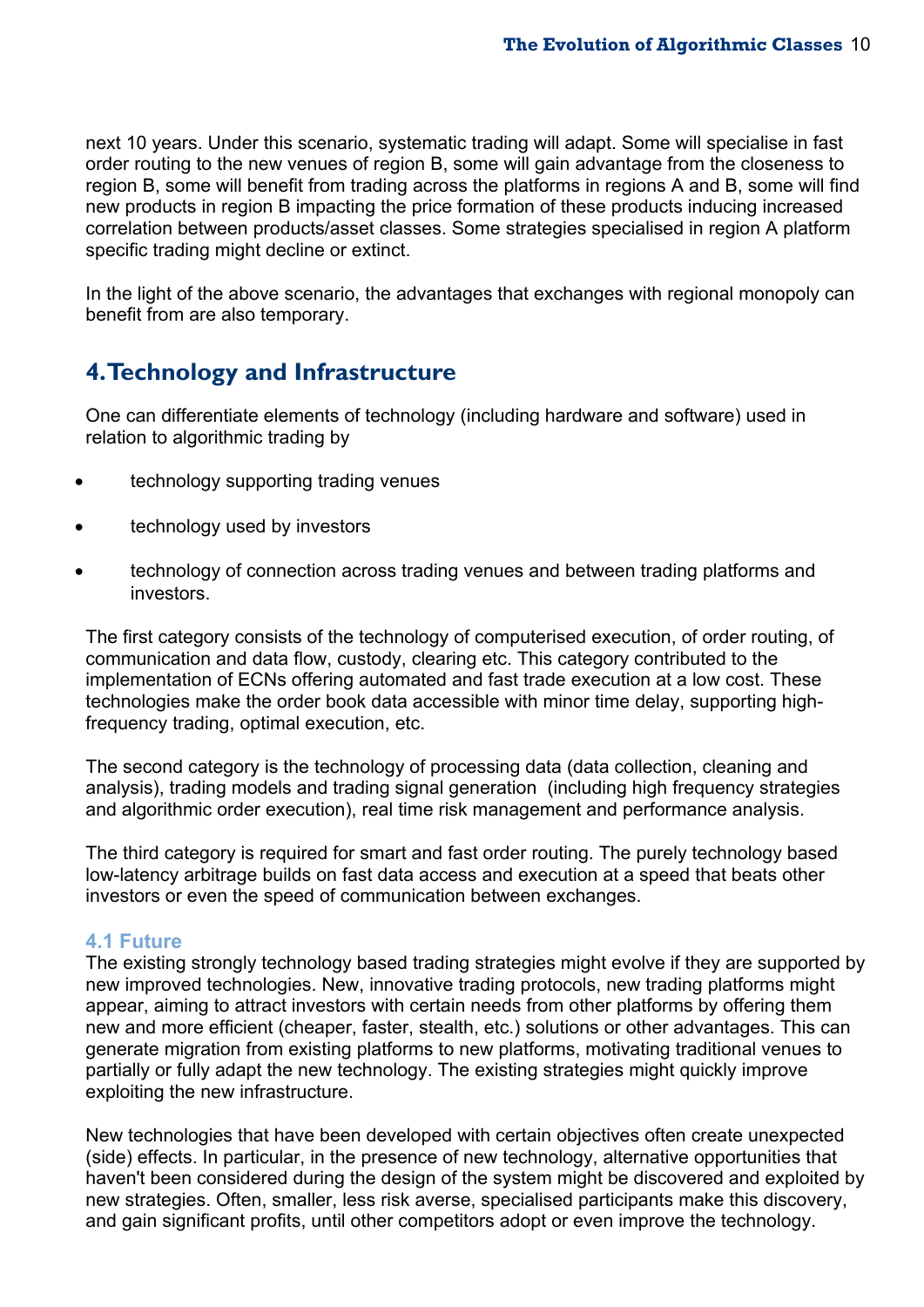Fast order routing led to low latency arbitrage, which heavily depends on technological advantage. Such an advantage is typically only temporary. Larger, diversified participants can maintain their advantage due to economies of scale, forcing smaller specialized participants out of the market.

The appearance of such side-effects is hard to predict, even if the systems are carefully designed due to their complexity and the fact that these systems interact with many other complex systems that might evolve creating unexpected links and interaction.

To give a future vision of technological innovations, we consider the following two approaches: disruptive technologies and inductive thinking based innovations.

 Disruptive technology (ref.: Christensen 1997) "under-perform[s] established products in mainstream markets, but [it has] other features that a few fringe (and generally new) customers value. Products based on disruptive technologies are typically cheaper, simpler, smaller and more frequently, more convenient to use." Christensen 1997 describes ECNs as an example of disruptive technologies. As the chronology in section "Electronic Communications Networks" suggests, disruption induced by ECNs is obvious. Cliff et al. 2011 explore further potentials for such innovations on both the exchange-side and the investor-side.

Some of the technological innovations are fuelled by existing needs. In other cases, new applications of existing technologies are discovered (ref.: inductive thinking – Hammer et al. 1993). Algorithmic trading is a typical field with potential for inductive thinking based innovations.

Finally, we give a practitioner's vision (Upton interview 2011). The pace of research (simulations and experiments) has been accelerated by cluster computing supported by open source software. On the execution side co-located boxes have been installed and will be commonly used for time trades. What AHL expects from the next 2-5 years, is further increase in the pace of research and simulations, more robust and quicker implementation, improvements in open source software, algorithmic trades run on co-located boxes.

## <span id="page-11-0"></span>**5. Economic Environment**

Beyond the technological and infrastructural conditions and supportive regulation, a favourable economic environment is often necessary for the active presence of certain algorithmic classes.

In particular, high frequency strategies can earn huge profits when the traded volume is high as well as the volatility. Whereas for efficient execution high volume, tight bid-ask spreads are required and lower volatility is preferred. According to practitioners (ref.: Schöneborn interview 2011), in 2007, properly tuned execution algorithms did make a difference. In 2008, after the bust of Lehman Brothers, the low liquidity and high volatility was not favourable and the objectives were reduced to "get it [the deal] done".

It is clear, that unfavourable economic conditions can cause the temporary or permanent decline of certain strategies/algorithmic classes. Another economic downturn might shift the focus from ECN-based or cross-ECN based execution strategies and might induce the popularity of dark pools or the development of yet another type of platform.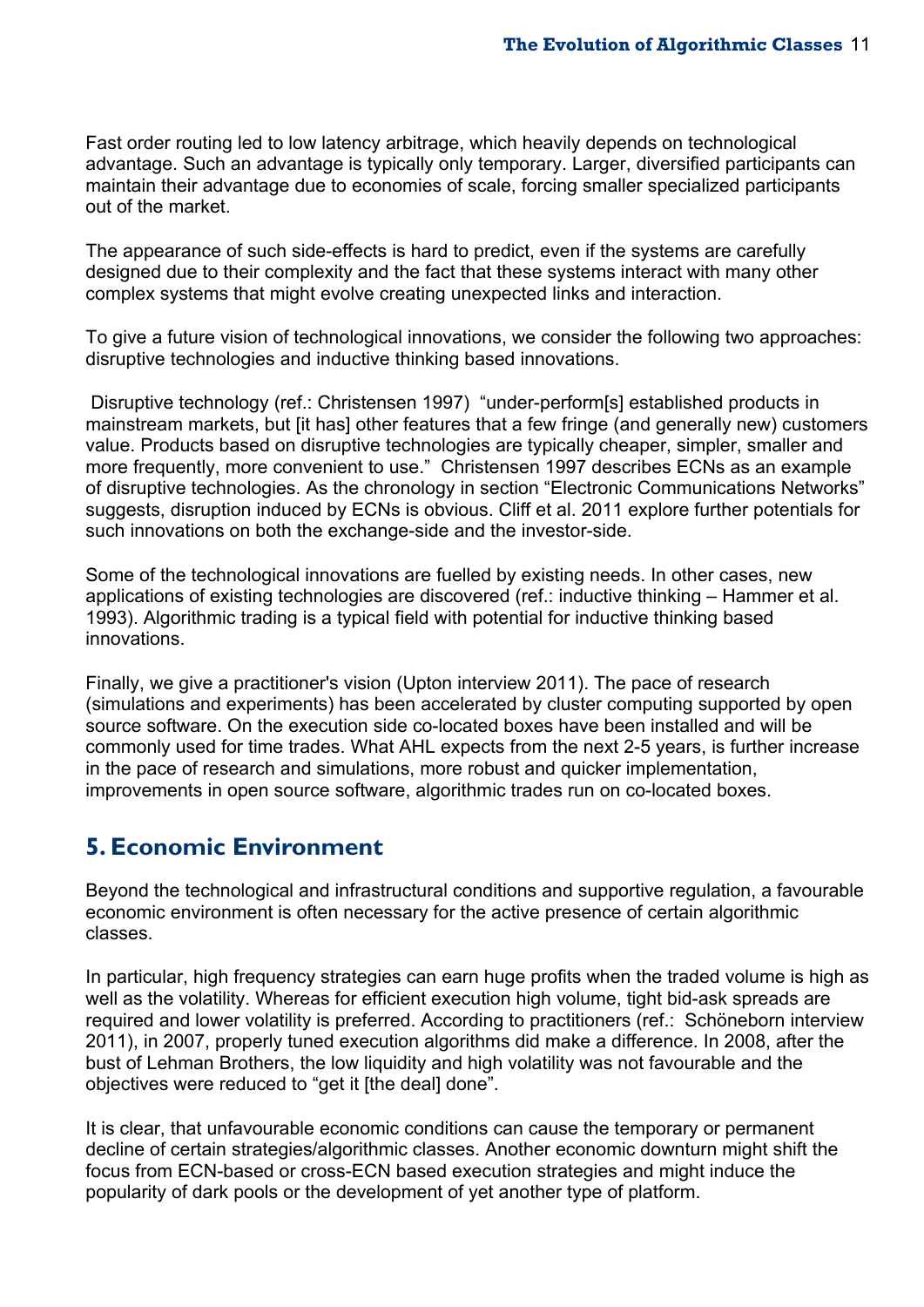## <span id="page-12-0"></span>**5.1 Financialisation**

The impact of the increase in the popularity of index trading and exchange traded funds (ETFs) on the statistical nature of commodity price processes has been a recurring topic on a recent Commodities conference ("The New Commodity Markets," Oxford-Man Institute, Oxford, UK, 13-15 June 2011, organisers: Thaleia Zariphopoulou and Rene Carmona).

Index trading has been possible for years on commodity markets, however its popularity has increased recently when large institutions discovered commodities as new asset classes. Traditionally, commodities showed small correlation with each other or with the stock markets. This segregation suddenly ceased to exist as a consequence of index trading. In particular, as the trade volume rose, correlation across commodities (the ones constituting the indices) and correlation with stock markets have become significant (Wei Xiong, Rene Carmona, Ronnie Sircar – 2011).

Among others, hedge funds with medium term holding period have been present in commodity trading (e.g. AHL – Upton interview 2011), and such funds keep targeting commodity markets. Moreover, the high traded volume, the increased liquidity attracts high frequency traders as well. The increased correlation and cross-dependencies are leading to the re-adjustment of existing trade signal generating algorithms.

## <span id="page-12-1"></span>**6. Impact of Research and Methodology**

According to Aldridge 2010, quantitative research is crucial to support generation of trading signals, optimising the execution of trades, real-time risk analysis and risk management of trading strategies.

## <span id="page-12-2"></span>**6.1 Generating trading signals**

Trading signals are generated in many different ways:

- arbitrage based on price discrepancies between quoted prices of derivatives and prices due to some model (quantitative finance)
- forecasting the impact of macro events, news feeds (event trading)
- identification of trading party order flow through reverse engineering of observed quotes
- identification of statistical relationships between assets (e.g. co-integration)
- identification of recurring patterns, forecasting occurrence using advanced statistical techniques, time series analysis, artificial intelligence based pattern recognition techniques, etc.
- etc.

All of these are supported by research in academia and industry. On the one hand, cutting edge technologies used in areas such as engineering, computer science, biology, speech recognition, image processing, automated translation etc. have been adapted to systematic trading. On the other hand, new methods have been designed specifically for the purpose of trade signal generation.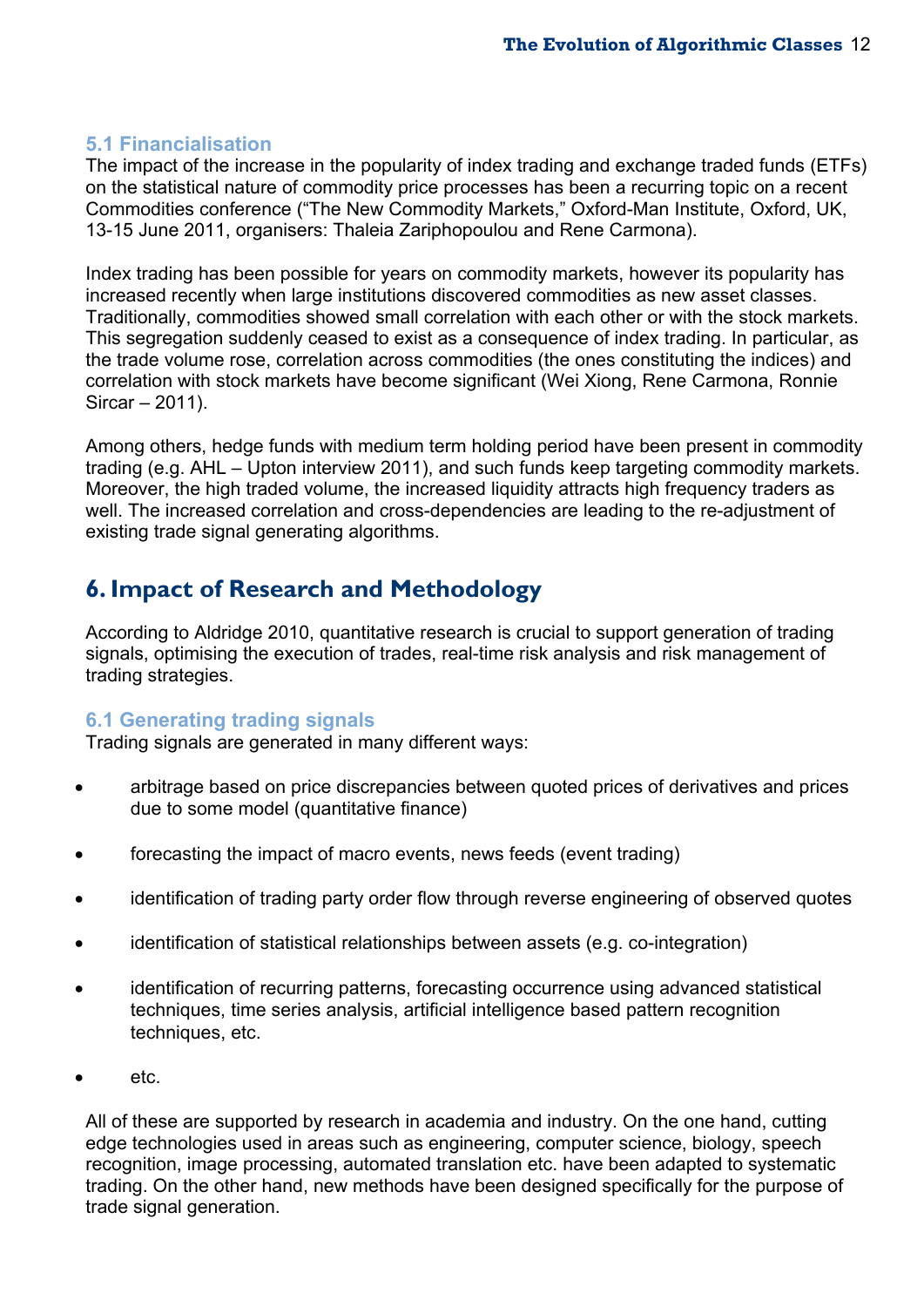The importance of research was recognised gradually (ref.: Hoggard interview 2011). In the mid 80s, the main difficulty was the lack of good quality data. That situation motivated some companies to invest in data sourcing and data cleaning. The industry used Fortran, C, C++ for data analysis, high level statistical languages (R, S-PLUS, MatLab Statistical toolbox etc.) became available and widely used in the 90s. Investors could collect data on increasing frequency: initially daily min/max/open/close quotes then quotes on intraday level, until tickby-tick order book data had become available on most of the markets. The increased and more detailed data motivated the adaptation of new techniques.

Some investors kept focusing purely on technology based profit generating opportunities, others believed there was more potential for profits through sophisticated research. Tension due to such conflict led to the split of the fund AHL. Two of the founders started a technology based spin off, whereas AHL recruited more researchers, who aimed to identify "market edges" (Hoggard interview 2011).

Meanwhile, other (new) funds turned towards similar research-based strategies, in particular Winton Capital, BlueCrest, etc. The increase in the number of participants made the identification of market edges harder.

Meanwhile, the liquidity improved partly due to the research based funds (Hoggard interview 2011). The increased liquidity, the increased number of smaller sized trades led to the propagation of high frequency strategies that aimed to pick up intraday trends and to speculate on the behaviour of trading parties (beating less sophisticated algorithmic execution systems). High-frequency funds (e.g. DE Shaw, Renaissance Technologies) have become successful.

Market participants also invest in the development of robust techniques in order to test the strategies aiming to exploit the newly identified market edges.

Research is being carried out in order to model the impact of noise traders on commodities markets; in particular, on how speculative index trading changes the characteristics of price formation and increases correlation across the different commodities (ref.: Sircar 2011).

### <span id="page-13-0"></span>**6.2 Optimal execution**

Improving technology, infrastructure and market conditions led to the increase in positions at hedge funds in general, not only big institutional investors had the need for the execution of large trades, which motivated the research of market microstructure and price impact in limit order books (Hoggard - interview 2011).

Empirical studies of price impact and market microstructure (ref.: Bouchard et al. 2009, Gatheral 2010) led to the classification of market impact (ref.: Alfonsi et al. 2010):

- instantaneous or temporary impact or slippage only affects the current order
- transient impact significant for a certain period after the placement of the order
- permanent impact.

Academic research and development of models of market impact and optimal execution picked up in the early 2000s. Papers by Almgren et al. 2001, and Almgren 2003 formed a conventional approach.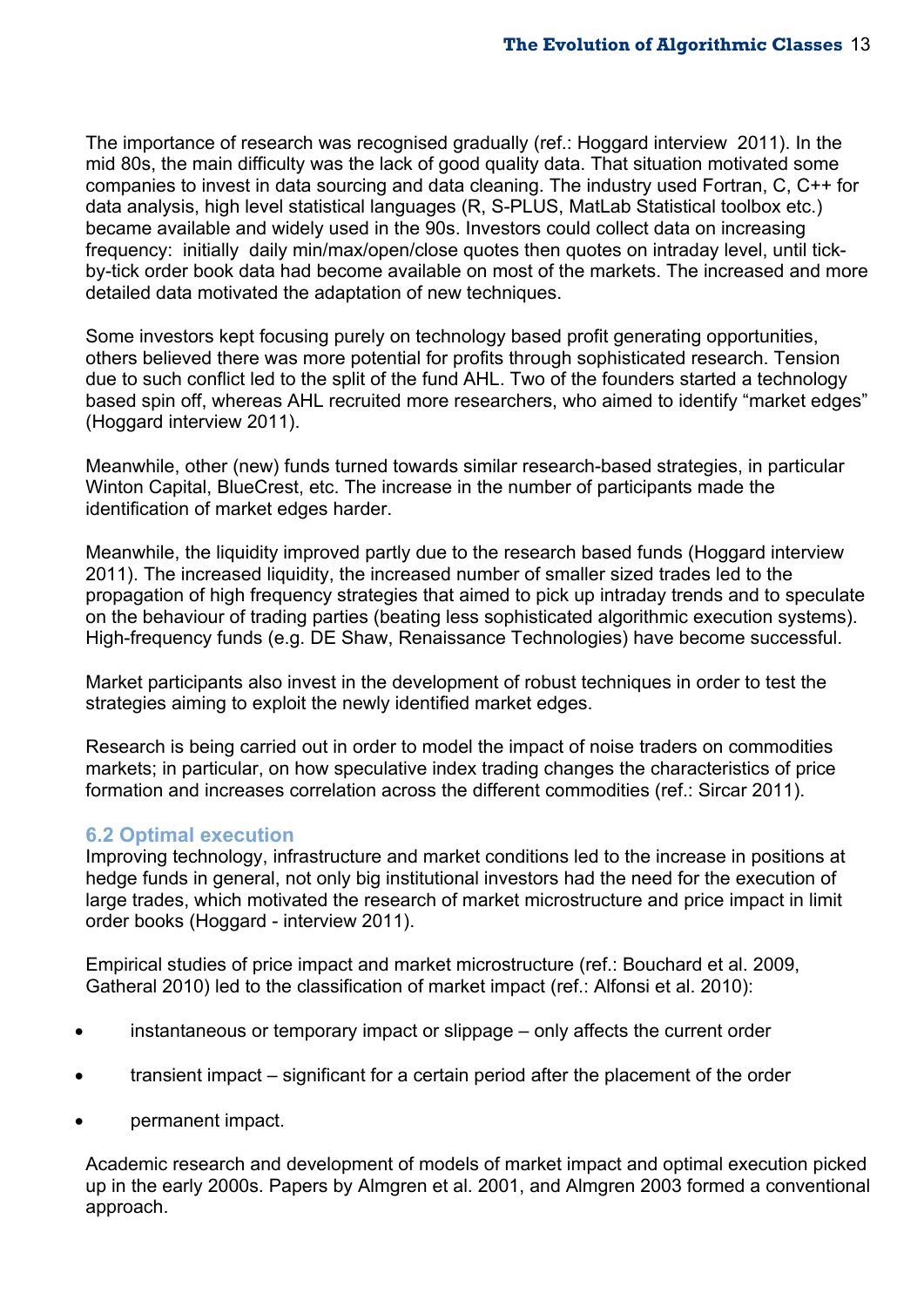More recent works focus on more complex price impact models, on the optimal choice between "stealth" and "sunshine trading" (that is announcing intention of large trade liquidation if competitors are likely to participate instead of following predatory behaviour) (ref.: Schöneborn et al. 2009). Further papers have been published on optimal liquidation on illiquid markets (Schied et al. 2008), on optimal split of orders across liquidity pools (Laruelle et al. 2010), and on optimal liquidation in dark pools (Kratz et al. 2010).

The practical applicability of these academic results is not obvious. Some practitioners (for example Schöneborn) claim that the assumptions underlying the conventional academic approach are not realistic, and some empirically observable phenomena are neglected. Some models (see the ones analysed by Alfonsi et al. 2010) suggest that optimality can be reached using "round trips", that is a series of net zero buy and sell orders. Many of the practitioners (in particular Large, Ledford interview 2011), reject the use of such strategies and claim to follow conservative execution applying no round trips. Moreover, round trips qualify as proprietary trading that many of the market participants are fully or partially banned from.

Another practical problem is caused by the fact that the optimal execution trajectory suggested by the models is typically not achievable in practice due to insufficient liquidity, data noise, delay in signal detection or delay in order routing and execution, etc. (ref.: Schöneborn interview 2011).

Estimation and calibration of price impact is also challenging in practice. Practical methods for cross asset price impact calibration are yet to be developed (ref.: Schöneborn interview 2011).

Nevertheless, the trade execution at AHL (mainly medium term holding period) is only partially automated. A significant proportion of trades – especially the large ones – are assigned to human traders (Large interview 2011).

### <span id="page-14-0"></span>**6.3 Risk management**

The real-time monitoring of risk taken by algorithmic strategies is yet to improve; in particular the risk due to the interaction of multiple black box strategies. The risk of interacting automated strategies inducing flash crashes is being analysed and modelled. According to Lehalle (Lehalle interview 2011), the theory of complex dynamical systems is one potential approach.

#### <span id="page-14-1"></span>**6.4 Human capital, education**

The collaboration between higher education institutes and practitioners contributes to fresh graduates gaining a better understanding of the landscape of trading markets and market microstructure.

The prestigious Master course in Probability and Finance organised by N. El Karoui, G. Pagés and M. Yor at the Université Pierre et Marie Curie (Paris 6) and École Polytechnique offers courses related to high frequency data analysis as well as a course on quantitative trading. The latter course is lectured by C.A. Lehalle (Head of quantitative research Crédit Agricole Cheuvreux).

Another, recently established Master course in Mathematical and Computational Finance at the University of Oxford, offers a practitioner lecture series covering – among other areas – market microstructure, quantitative trading, etc. The introduction of a core lecture course focusing on these topics is being considered.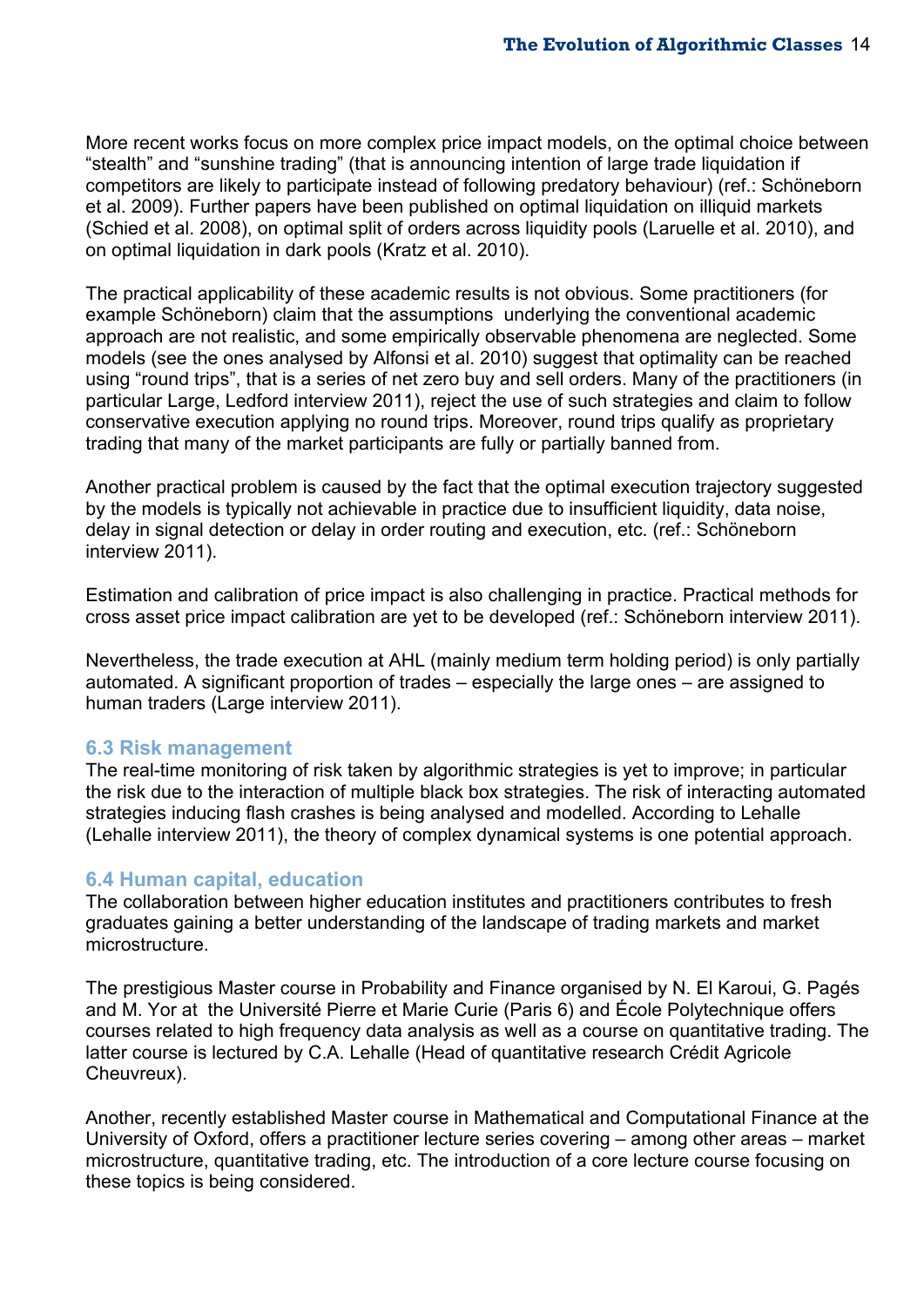Other master or higher level courses also started to give more emphasis to systematic and algorithmic trading, several PhD projects focus on the topic.

The increased emphasis in the near future on market microstructure and systematic trading at higher education level contributes to the growth of the number of experts in the area which is likely to fuel innovations and the improvement of the existing strategies and the development of new strategies, solutions, and algorithms.

### <span id="page-15-0"></span>**6.5 Future**

As of the 2010s, "deterministic edges clear quickly, statistical edges live longer" (Ledford interview 2011). Even simpler statistical edges clear quickly. For example, there is less profit made from pairs trading compared to the profits made two-three decades ago. This motivates high frequency alpha seekers to adopt and/or develop new research techniques, explore links between assets, markets, and trading systems. As trading is getting cheaper and faster, high frequency and ultra high frequency strategies become profitable, inducing the improvement of signal processing techniques.

The fragmentation of trading also requires the research of order routing and execution across trading venues, especially if venues with new features are created.

As of 2011, many larger hedge funds are investing into developing and implementing their own execution strategies rather than buying services from suppliers (Large, Upton interview 2011). This tendency is likely to continue, making the landscape of execution algorithms less transparent. Moreover more opportunities are arising for those who aim to make profit from outperforming/beating weak or poorly implemented execution strategies.

The collaboration between industry and academia is likely to become stronger. On the one hand, industry will continue to headhunt the crème of PhD graduates; currently, Man Group and D.E.Shaw employ the highest number of PhDs; other hedge funds will aim to catch up.

On the other hand, market participants seek to collaborate with industry. The successful operation of the Oxford-Man Institute (http://www.oxford-man.ox.ac.uk/) launched in 2007 funded by Man-Group, is one of the examples of such collaboration. Academics from Oxford University – including prominent researchers such as Thaleia Zariphopoulou, Mike Giles, Terry Lyons, Neil Shephard, etc. - and employees of Man-Group work and interact in the same location, organise and share seminars and conferences etc.

Another example is the Princeton-based INTECH Investment Management LLC (indirect subsidiary of Janus Capital Group), whose Co-Chief Investment Officer, Robert Fernholz is the inventor of Stochastic Portfolio Theory. INTECH collaborates with prominent academics such as Ioannis Karatzas (Columbia University).

## <span id="page-15-1"></span>**7. Summary**

The paper presents a brief survey of the main factors that drive the evolution of algorithmic classes. Some of the analysed factors – e.g. technological conditions – are results of accumulating innovations and their impact tends to be irreversible. Others – e.g. economic environment – are periodic; in certain phases they fuel the progress and propagation of trading strategies, in other phases they have the opposite impact, they might result in the decline or extinction of certain types of trading strategies. Trading systems also go through cycles of fragmentation and consolidation that traders will adapt to.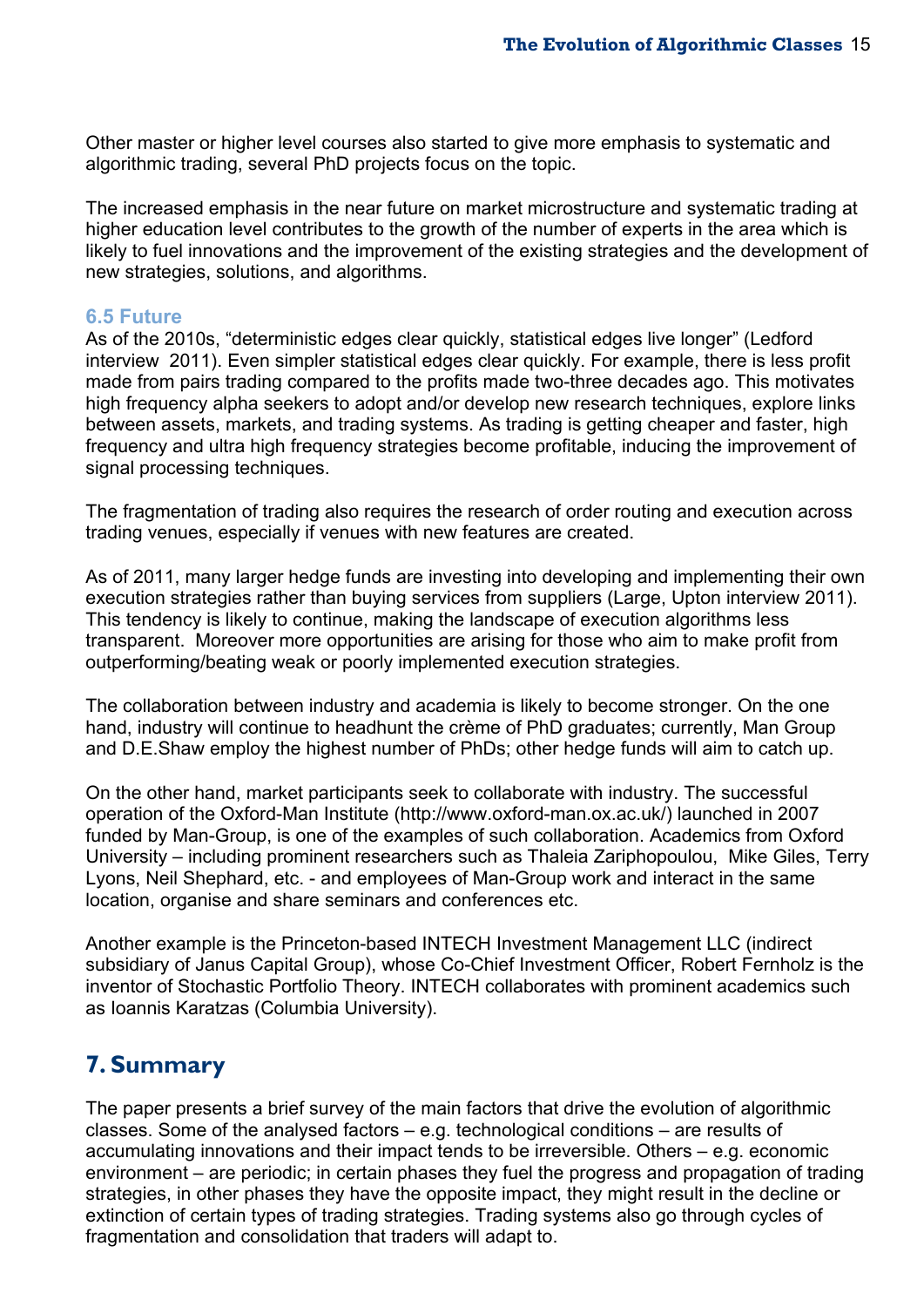Probably the most important factor - the hunt for trading profits - induces extreme competition. Any advantage is only temporary, competitors invent/adopt similar strategies and market edges clear eventually. Market participants are forced to constantly invest into research and technological development. Such a competitive environment is favourable to the evolution of systematic trading strategies.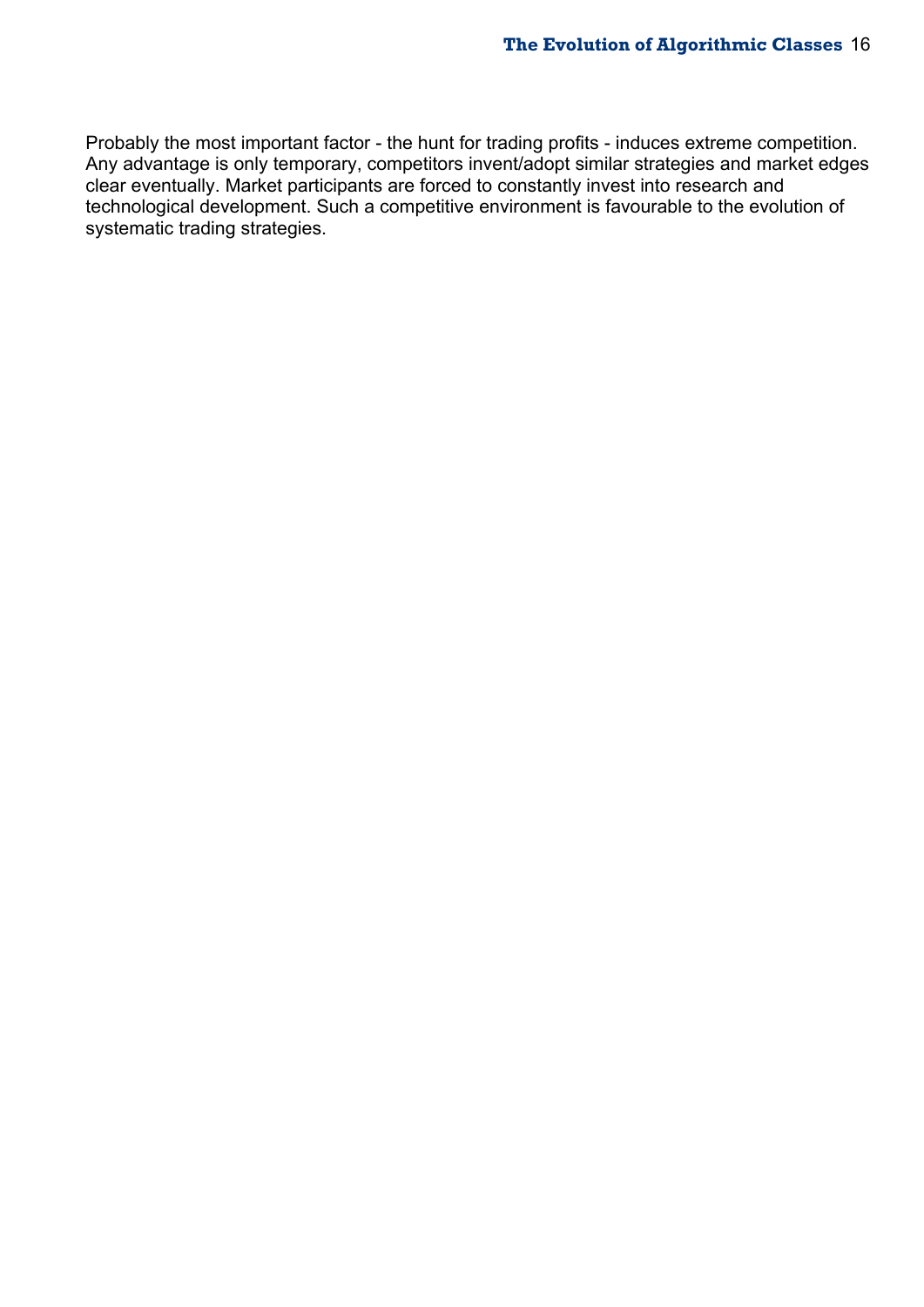## <span id="page-17-0"></span>**8. References**

Aldridge, I. - "High-Frequency Trading: A Practical Guide to Algorithmic Strategies and Trading Systems", John Wiley & Sons, 2010

Alfonsi, A., Schied, A., Slynko, A. - "Order book resilience, price manipulation, and the positive portfolio problem", preprint 2010 [http://papers.ssrn.com/sol3/papers.cfm?abstract\\_id=1498514](http://papers.ssrn.com/sol3/papers.cfm?abstract_id=1498514)

Almgren, R. Chriss, N. - "Optimal execution of portfolio transactions", Journal of Risk 3, 2001

Almgren, R. - "Optimal execution with nonlinear impact functions and trading-enhanced risk", Applied Mathematical Finance 10, 2003

Basar, S. - "Bats Trading files for exchange status", eFinancial News, 06/11/2007 <http://www.efinancialnews.com/story/2007-11-06/bats-trading-files-for-exchange-status>

Bessembinder, H. - "Trade Execution Costs and Market Quality after Decimalization", Journal of Finance and Quantitative Analysis, Vol. 38, No. 4, 2003

Bouchaud, J.-P., Farmer, J. D. & Lillo, F. "How markets slowly digest changes in supply and demand", in "Handbook of financial markets: dynamics and evolution", North-Holland, Elesevier, 2009.

Carmona, R. - "Tutorial on Commodities", The New Commodity Markets, conference held at the Oxford-Man Institute, Oxford, UK, 13-15 June 2011

Carrie, C. -"Illuminating the New Dark Influence on Trading and U.S. Market Structure", The Journal of Trading, Vol. 3, No. 1, 2008

Christensen, C.M. - "The Innovator's Dilemma, When New Technologies Cause Great Firms to Fail", Harvard Busines School Press, 1997

Cliff, D., Brown, D,. Treleaven, P. - "Technology Trends in the Financial Markets: A 2020 Vision", Foreshight Driver Review, DR3, preprint, 22/03/2011

Dacorogna, M., Gencay, R., Muller, U.A, Pictet, O., Olsen, R. - "An Introduction to High-Frequency Finance", Academic Press, 2001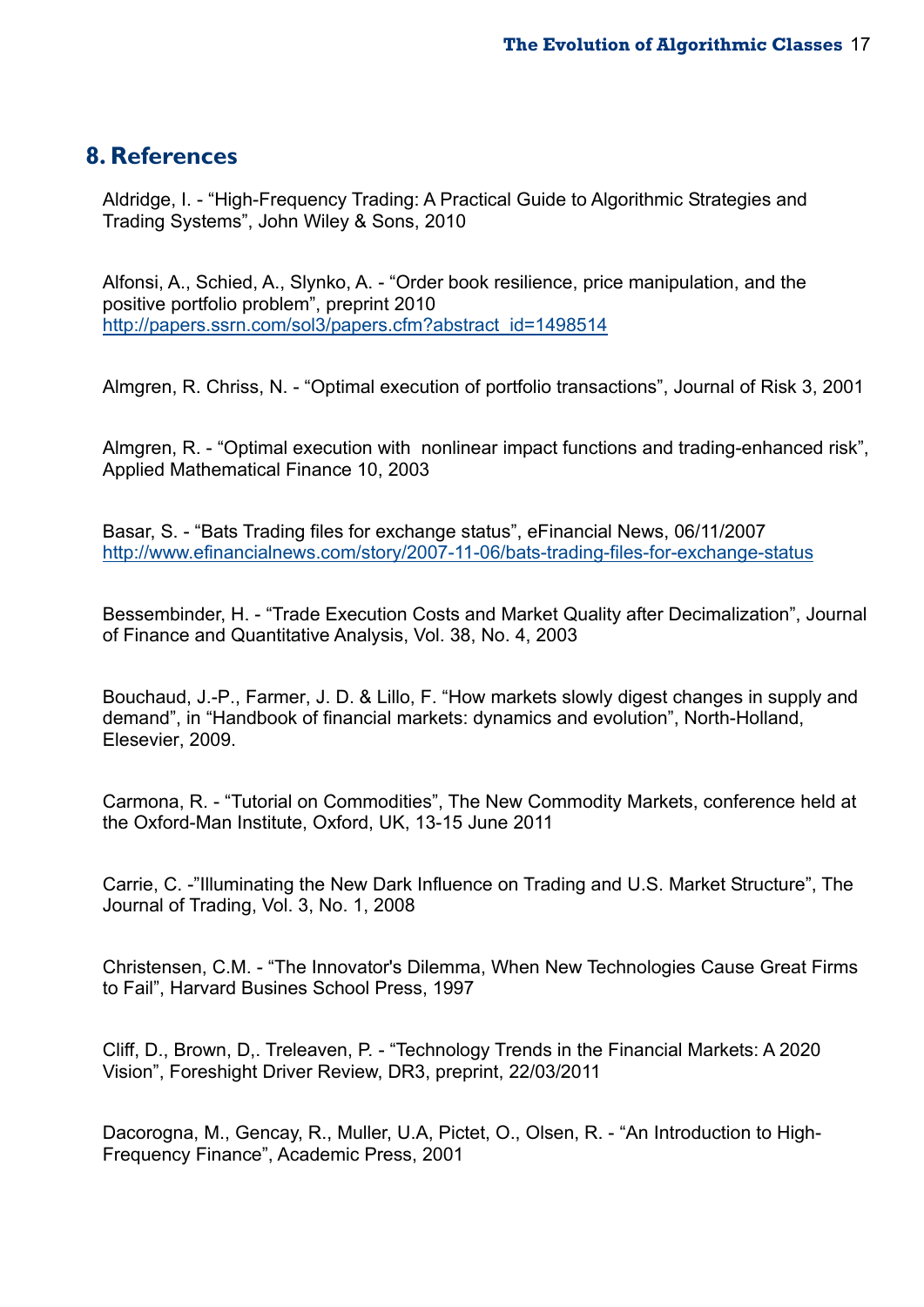Ferguson, N. - "The Ascent of Money: A Financial History of the World", Penguin, 2009

Gatheral, J. "No-dynamic-arbitrage and market impact", Quantitative Finance 10, 749–759, 2010

Hammer, M. - Champy, J. - "Reengineering the Corporation. A Manifesto for Business Revolution", McGraw-Hill, 1993.

Harris, L. -"Trading and Exchanges: Market Microstructure for Practitioners", OUP USA, 2002

Jorion, P., - "Risk management lessons from Long-Term Capital Management", European Financial Management, Vol. 6, No. 3, 2000

Kratz, P., Schöneborn, T. - "Optimal Liquidation in Dark Pools", working paper, 2010 [http://papers.ssrn.com/sol3/papers.cfm?abstract\\_id=1344583](http://papers.ssrn.com/sol3/papers.cfm?abstract_id=1344583)

Laruelle, S., Lehalle, C.A., Pagès, G. - "Optimal split of orders across liquidity pools: a stochastic algorithm approach", 2010 <http://arxiv.org/abs/0910.1166>

Mallaby, S. - "More Money Than God: Hedge Funds and the Making of the New Elite", Bloomsbury Publishing PLC, 2011

Markham, J.Q. and Harty, D.J. - "For Whom the Bell Tolls: The Demise of Exchange Trading Floors and the Growth of ECNs", Journal of Corporation Law, Vol. 33, No. 4, 2008

McAndrews, J., Stefandis, C. - "The Emergence of Electronic Communications Networks in the U.S. Equity Markets", Current Issues in Economics and Finance, Federal Reserve banks of New York, Vol. 6, No. 12, 2000

Mittal, H. - "Are You Playing in a Toxic Dark Pool? A Guide to Preventing Information Leakage", The Journal of Trading, Vol. 3, No. 3, 2008

Rosenblatt Securities inc, Let there be light: Rosenblatt's monthly dark liquidity tracker, October 2009

http://rblt.com/lettherebelight\_details.aspx?id=88

Schied, A., Schöneborn, T. - "Risk aversion and the dynamics of optimal liquidation strategies in illiquid markets", Finance and Stochastics, Vol. 13, No. 2, 2008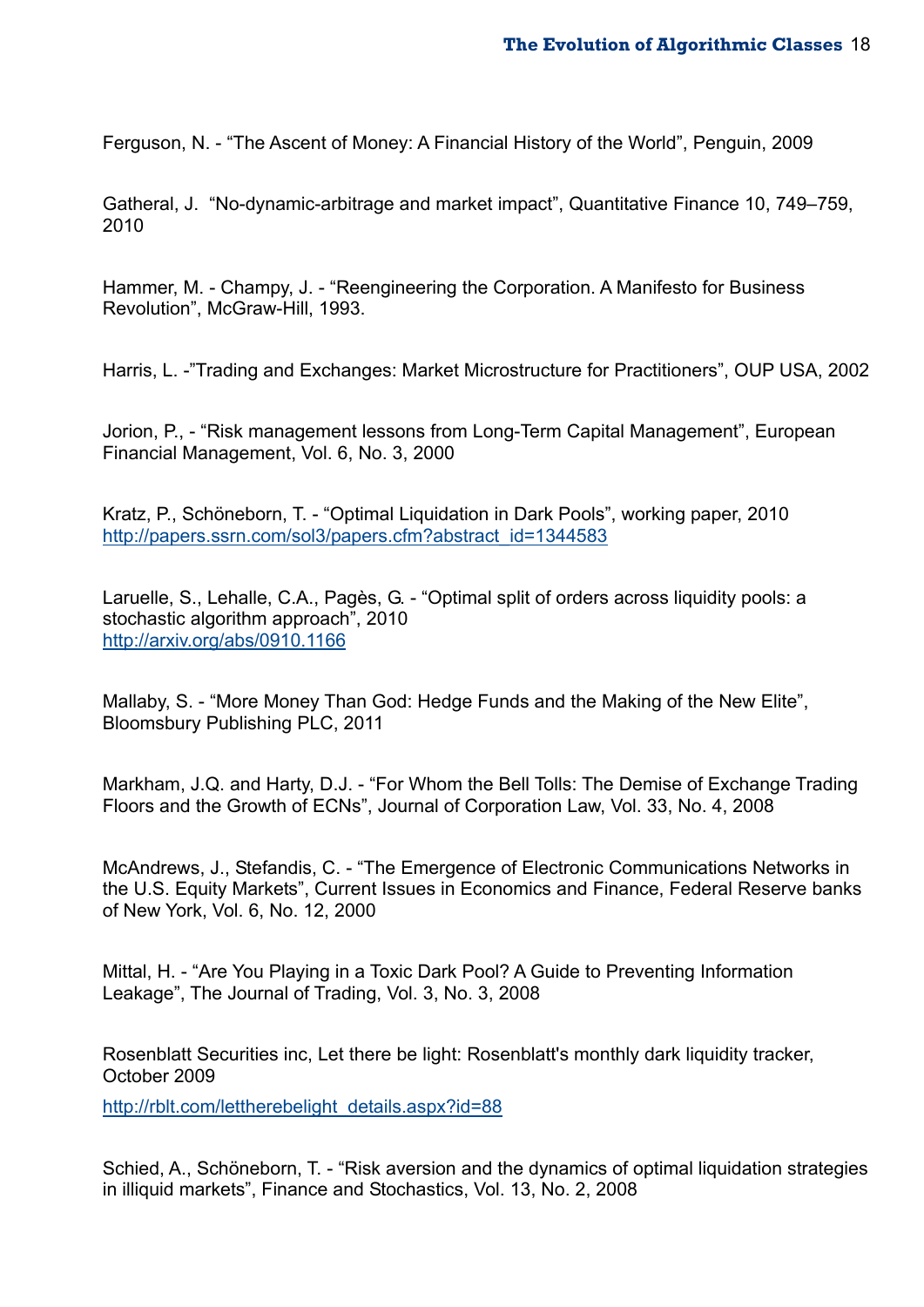Schöneborn, T., Schied, A. - "Liquidation in the Face of Adversity: Stealth Versus Sunshine Trading", working paper 2009 [http://www.math.tu-berlin.de/schoeneborn/papers/Liquidation\\_in\\_the\\_face\\_of\\_adversity.pdf](http://www.math.tu-berlin.de/schoeneborn/papers/Liquidation_in_the_face_of_adversity.pdf)

Sircar, R. - "A feedback model for the financialization of commodity prices", The New Commodity Markets, conference held at the Oxford-Man Institute, Oxford, UK, 13-15 June 2011

Smith, R. - "Is high-frequency trading inducing changes in market microstructure and dynamics?",<http://arxiv.org/abs/1006.5490> , 21 Sep 2010

Stoll, H.R. - "Electronic Trading in Stock Markets", Journal of Economic Perspectives, Vol. 20, No. 1, 2006

Tarquinio, J.A. - "Investing; Electronic Trading Networks Look Toward the Big Board", The New York Times, 29/12/2002 [http://www.nytimes.com/2002/12/29/business/investing-electronic-trading-networks-look](http://www.nytimes.com/2002/12/29/business/investing-electronic-trading-networks-look-toward-the-big-board.html)[toward-the-big-board.html](http://www.nytimes.com/2002/12/29/business/investing-electronic-trading-networks-look-toward-the-big-board.html)

Unger, L. S. - "Testimony Concerning The Effects of Decimalization on the Securities Markets", 2001 <http://www.sec.gov/news/testimony/052401tslu.htm>

Xiong, W. - "Financialization of Commodities", The New Commodity Markets, conference held at the Oxford-Man Institute, Oxford, UK, 13-15 June 2011

#### <span id="page-19-0"></span>**Regulation**

 [MiFID] - "Markets in Financial Instruments Directive", 2004/39/EC, <http://eur-lex.europa.eu/LexUriServ/LexUriServ.do?uri=CELEX:32004L0039:EN:HTML>

[Reg NMS] - "Regulation of National Market System", Release No.. 34-51808, 2005 <http://www.sec.gov/rules/final/34-51808.pdf>

[Reg ATS] - "Regulation ATS", Release No.. 34-40760, 1998 <http://www.sec.gov/rules/final/34-40760.txt>

[Rule 611] - "Responses to Frequently Asked Questions Concerning Rule 611 and Rule 610 of Regulation NMS", 2005 <http://www.sec.gov/divisions/marketreg/rule611faq.pdf>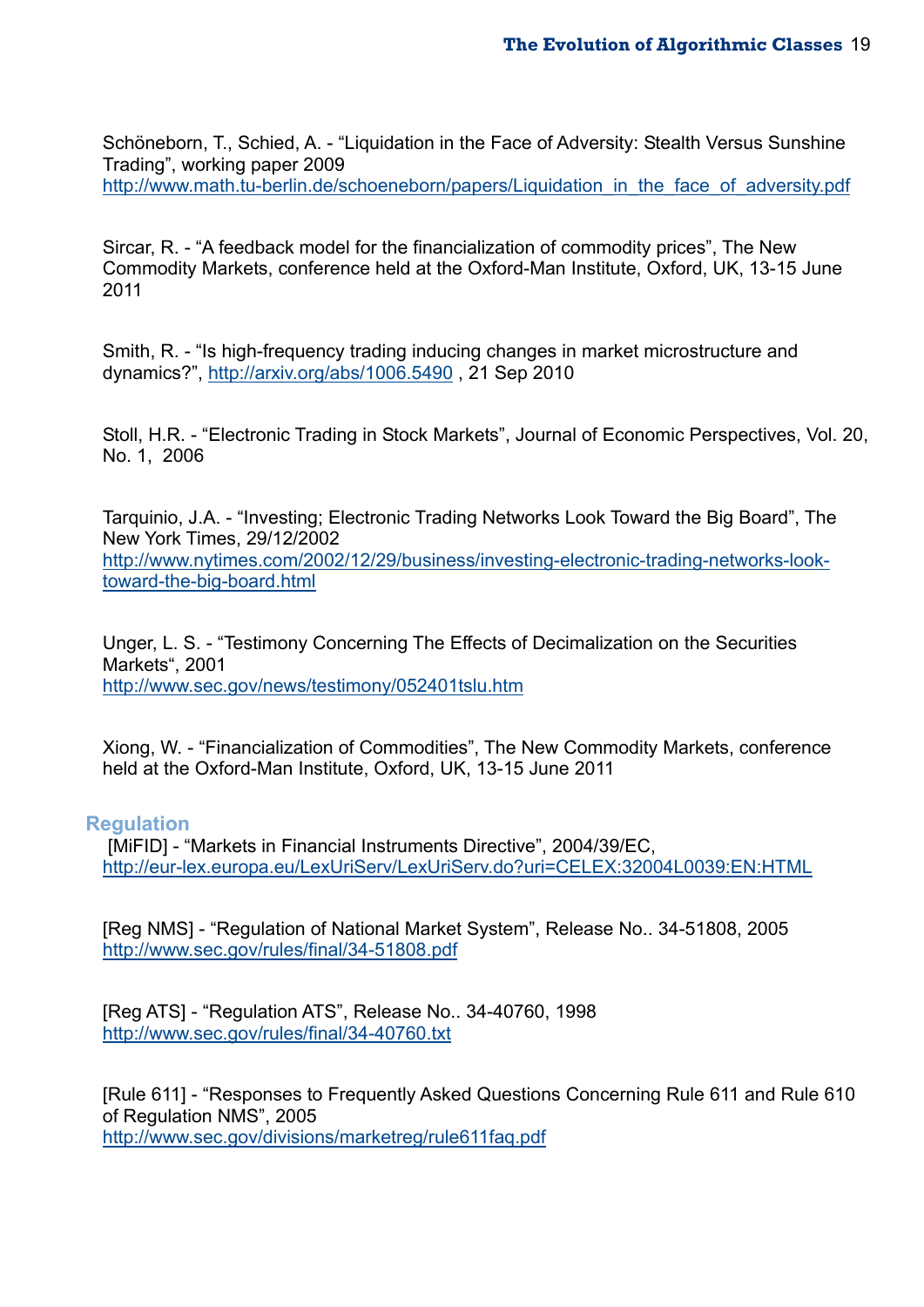## <span id="page-20-0"></span>**Practitioners Interviewed in May 2011**

Hoggard, T. -retired from Man Group Plc., formerly director of research at AHL.

Large, J. - Man Group Plc, Research Economist at AHL.

Ledford, A. - Man Group Plc, Research director of the Man Research Laboratory.

Lehalle, C.A. - Crédit Agricole Cheuvreux, Head of quantitative research

Schöneborn, T. - (ex) Man Group Plc.

Upton, D. - Man Group Plc, Head of methodology.